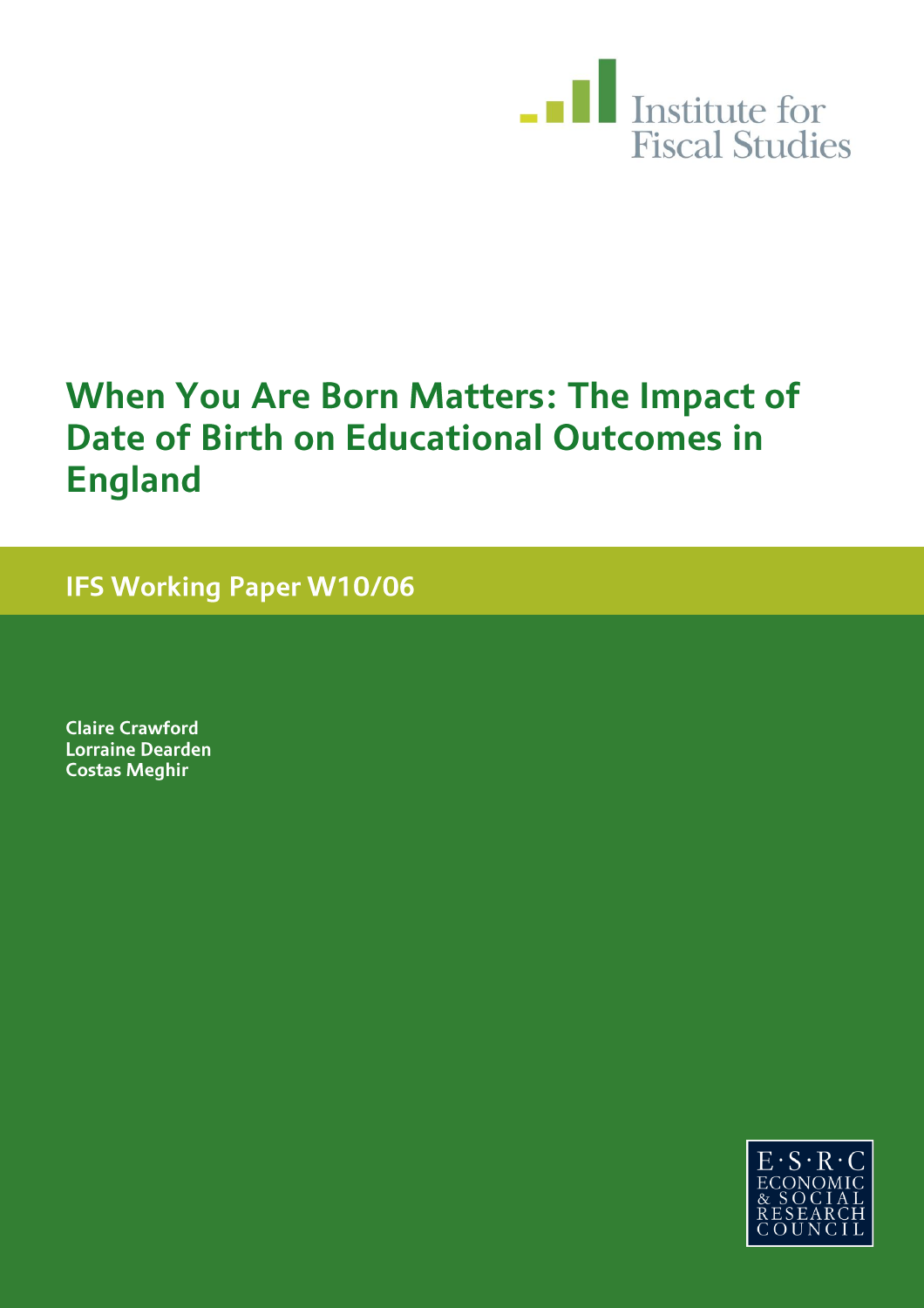# **When You Are Born Matters: The Impact of Date of Birth on Educational Outcomes in England<sup>1</sup>**

#### **Claire Crawford**

*Institute for Fiscal Studies and Institute of Education, University of London*

#### **Lorraine Dearden**

*Institute for Fiscal Studies and Institute of Education, University of London*

#### **Costas Meghir**

*Institute for Fiscal Studies and University College London*

#### **April 2010**

#### **JEL: I21, I28**

#### **Keywords:** Economics of Education, Month of Birth, Educational Outcomes

#### **Abstract**

This paper examines the impact of month of birth on national achievement test scores in England whilst children are in school, and on subsequent further and higher education participation. Using geographical variation in school admissions policies, we are able to split this difference into an age of starting school or length of schooling effect, and an age of sitting the test effect. We find that the month in which you are born matters for test scores at ages 7, 11, 14 and 16, with younger children performing significantly worse, on average, than their older peers. Furthermore, almost all of this difference is due to the fact that younger children sit exams up to one year earlier than older cohort members. The difference in test scores at age 16 potentially affects the number of pupils who stay on beyond compulsory schooling, with predictable labour market consequences. Indeed, we find that the impact of month of birth persists into higher education (college) decisions, with age 19/20 participation declining monotonically with month of birth. The fact that being young in your school year affects outcomes after the completion of compulsory schooling points to the need for urgent policy reform, to ensure that future cohorts of children are not adversely affected by the month of birth lottery inherent in the English education system.

 $\overline{a}$ 

<sup>&</sup>lt;sup>1</sup> The authors gratefully acknowledge funding from the Esmée Fairbairn Foundation (grant number ED/04-2226) and the Department for Children, Schools and Families (DCSF) via the Centre for the Economics of Education. The authors would like to thank Ciaran Hayes of DCSF, Hilary Hodgson of Esmée Fairbairn and seminar participants at the Oxford University Department of Education (May 2005), the Institute for Fiscal Studies (June 2005), the Institute of Education (October 2005), Lancaster University Economics Department (February 2006), the Royal Economic Society Conference (April 2007), the Australian Conference for Economists (September 2007), the ESRC National Research Methods Festival (July 2008) and the Society of Labor Economists" Conference (May 2009) for useful comments and advice. They would also like to thank Saul Blumberg, Grace Crawford, Rose Crawford, Mariam Ghorbannejad, Everton Loundes, Rhiannon Markless, Stella Tang and Joan Wickham for their assistance with the data collection.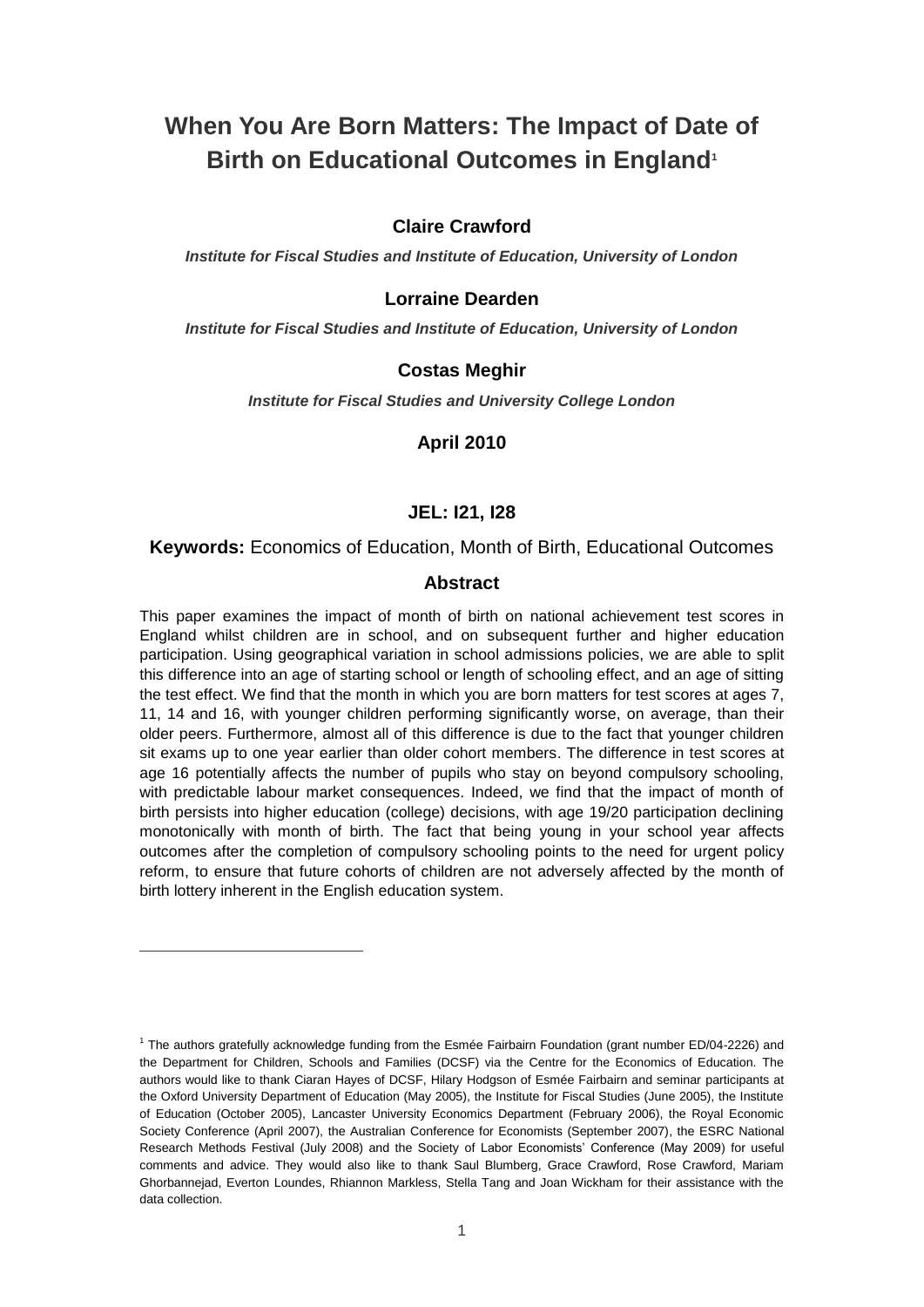### **1. Introduction**

-

Any school admissions policy involves having children in the same class or school year who are different ages. Does this difference in age have long term implications? And what should be the policy response if it does? In England, the month in which you are born affects the age at which you start school, the length of schooling you receive and the age at which you sit key tests. This paper addresses the long term consequences for education outcomes of being born in a particular month. In England, we find that being younger in your school year has significant negative effects on outcomes including national achievement tests at age 16 and higher education (college) participation at age 19/20. This negative effect is not only for the very youngest – it is incremental across the whole age distribution within a cohort. Our results show that the effects of being younger in the school year are substantial, even at later ages, but also that the effect of these differences could be remedied relatively straightforwardly and in a cost-effective way.

Of course, we are not the first paper to tackle this issue: it has been documented across many countries that children born at the end of the academic year (which runs from 1 September to 31 August in England) perform more poorly, on average, than older members of their cohort.<sup>2</sup> A number of factors may contribute to this: first, in a system in which exams are taken at a fixed date, some children will sit them up to a year younger than others ("absolute age" or "age of sitting the test" effect); these children may also suffer from the fact that they were "too young" when they started school ("age of starting school" effect). Moreover, the younger children may be adversely affected by the fact that they are younger than their peers ("relative age"

 $^2$  See, for example, Alton & Massey (1998), Massey, Elliott & Ross (1996), Russell & Startup (1986), Sharp (1995), Sharp & Hutchison (1997) and Thomas (1995) for England, Elder & Lubotsky (2007) for the US, Smith (2007) for Canada, Puhani & Weber (2005) for Germany, Borg & Falzon (1995) for Malta, McEwan & Shapiro (2006) for Chile and Bedard & Dhuey (2006) for an international study.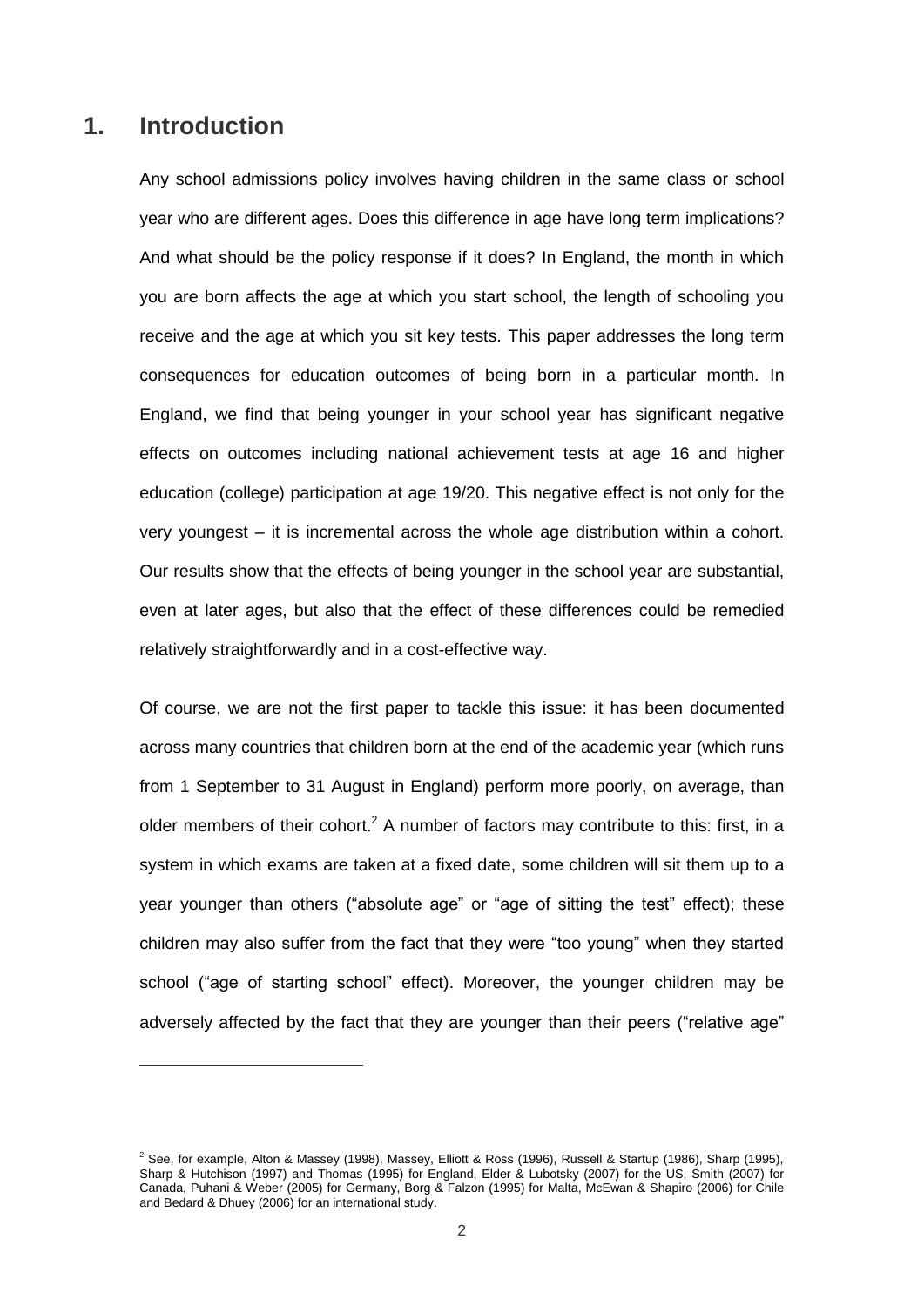effect). Finally, depending on the admissions system, some of the younger children may have attended school for fewer terms prior to the exam ("length of schooling" effect). However, there is relatively little reliable evidence on how each of these factors contributes to the performance shortfall of younger children in a cohort, particularly for longer-term academic outcomes.

Two recent papers have looked at this issue.<sup>3</sup> Fredriksson and Ockert (2005) use Swedish administrative data for the population born 1935–84 to look at the impact of school starting age on education and labour market outcomes. They find that increasing school starting age by one year increases grade point average at the age of 16 by 0.2 standard deviations. They exploit within-school variation in the age composition across cohorts to separate the impact of relative age (the age position effect) from the impact of absolute age (plus the effect of school entrance age) and find that relative age accounts for only 6 per cent of the difference in test scores at that age. However, they can only separate the effect of age at entry to school from absolute age by looking at outcomes after the end of compulsory schooling (when there is independent variation between the two). They find that starting school later has a small positive impact on earnings (although they point out that the net earnings effect over the life cycle is negative, because starting school later implies entering the labour market later as well).<sup>4</sup>

Black, Devereux and Salvanes (2008) identify the impact of school starting age on IQ scores, educational attainment, teenage pregnancy and earnings using Norwegian administrative data. They find that starting school younger has a significant positive effect on IQ scores at age 18 and the probability of becoming a teenage mother, but

 $\overline{a}$ 

<sup>&</sup>lt;sup>3</sup> Bell & Daniels (1990), Fogelman & Gorbach (1978) and Sharp, Hutchison & Whetton (1994) for England and Cascio & Whitmore Schanzenbach (2007) and Datar (2006) for the US are some other attempts.

 $<sup>4</sup>$  It should be noted that there is never any variation in length of schooling in this paper.</sup>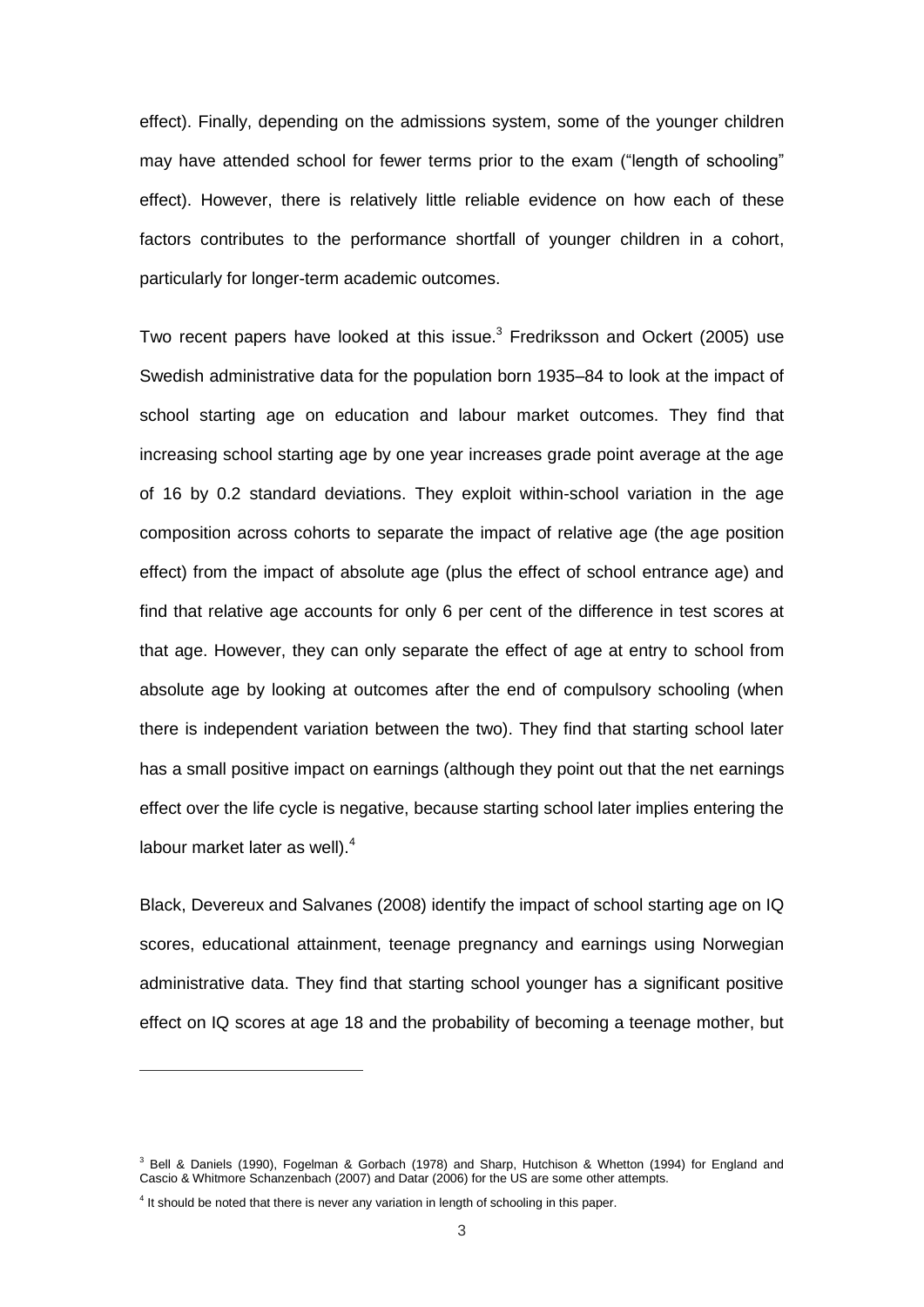little effect on educational attainment. In contrast to Fredriksson and Ockert (2005), Black, Devereux and Salvanes (2008) find that starting school younger has a small *positive* effect on earnings, which has disappeared by age 30. This pattern is consistent with the idea that starting school later reduces potential labour market experience at a particular age (for a given level of education), but that the importance of this year of experience is reduced as individuals age.

Our paper adds to the existing literature by exploiting a key feature of the English education system: that school admissions policies are determined by local, rather than central, education authorities.<sup>5</sup> This gives rise to considerable regional variation in the age at which children born on a particular day of the year start school. $6$  As we are able to observe exact date of birth, this enables us to separately identify the causal impacts of age of sitting the test, and age of starting school (or length of schooling, not both<sup>7</sup>) for both compulsory and post-compulsory schooling outcomes  $$ something that, to our knowledge, no other papers have been able to do.

The rest of this paper now proceeds as follows. In Section 2, we outline our modelling approaches. Section 3 provides more information about the data-sets that we use and Section 4 describes our sample. In Section 5, we document the month of birth penalty for test scores measured at ages 7, 11 and 14. Section 6 exploits geographical variation in admissions policies to show that the majority of the difference in attainment arises because children are younger when they sit the tests, rather than because they receive fewer terms of schooling prior to sitting these tests. In Section 7, we examine the persistence of month of birth penalties, by showing test score differentials at ages 11, 14, 16 and 18, as well as higher education (college)

<sup>5</sup> There are around 150 Local Authorities (LAs) – which are responsible for setting admissions policies – in England.

 $6$  There is also some variation over time within authorities.

 $<sup>7</sup>$  Note that there is insufficient variation in the admissions policies implemented in England for us to be able to</sup> separate the effect of age of starting school and the effect of length of schooling.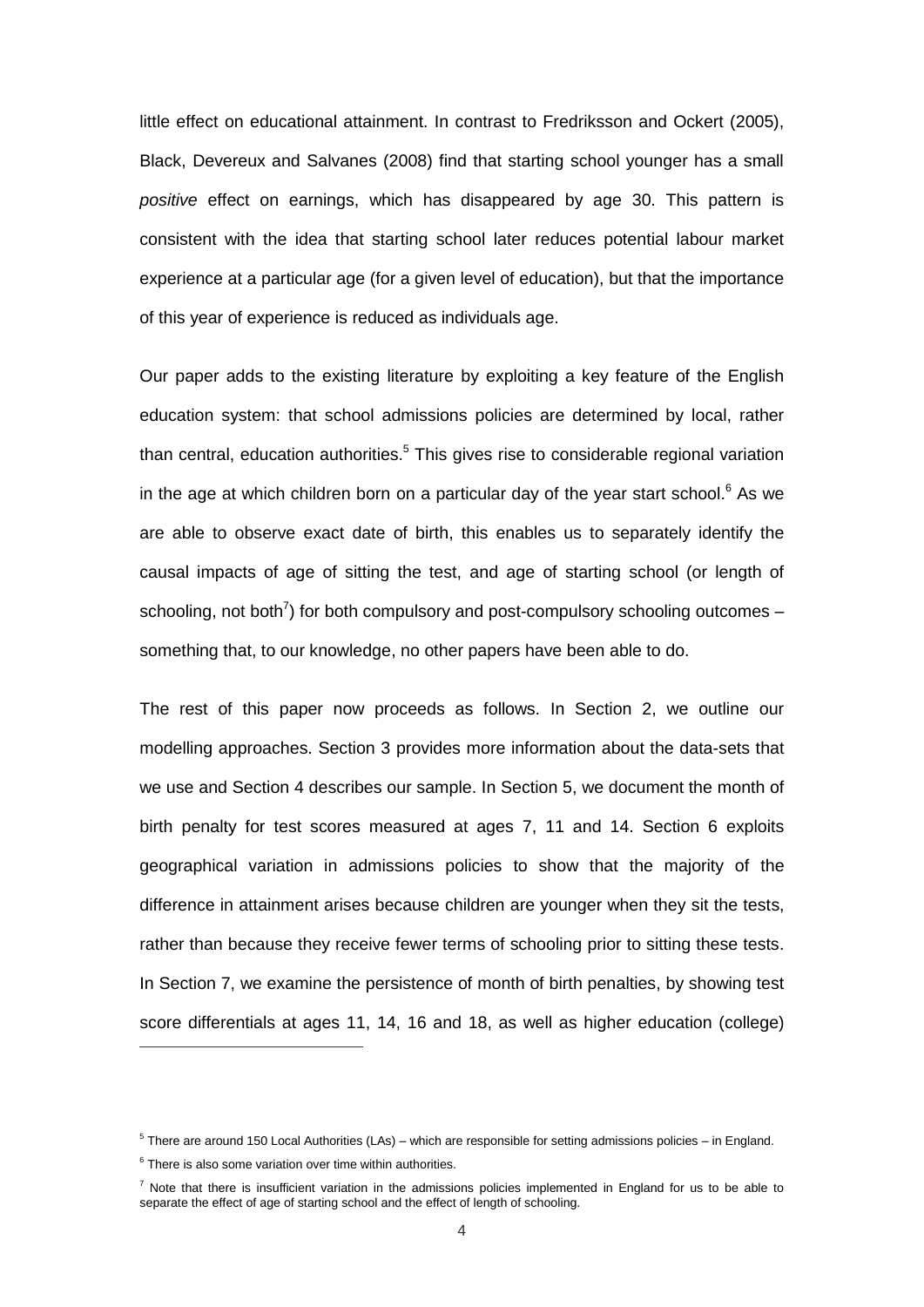participation decisions at age 19/20. Finally, Section 8 concludes, and considers how policy could be used to address the disadvantage faced by children who are younger in their year.

### **2. Modelling approach**

 $\overline{a}$ 

To estimate the impact of month of birth on education outcomes, we adopt a regression discontinuity approach, running regressions of the following form:

$$
y_{ist} = \alpha_s + \delta \sum_{k=1}^{11} M_{ikt} + \sum_{r=2}^{4} P_{rt} + X_{it} \beta + \lambda_t + \varepsilon_{ist}
$$
 (1)

where  $M_{ikt} = 1$  if individual *i* is born in month *k* (the oldest children in the year – those born in September – are our omitted category),  $\alpha_{s}$  is a school fixed effect,  $\lambda_{t}$  is a set of cohort dummies and  $P_{n}$  is a set of admissions policy dummies representing the four policies *(r=1,2,3 and 4)* we observe in the data at time *t* (described in detail in Section 3). $8$  This model allows us to identify the impact of being born in a particular month, including the effects of the discontinuity on children born up to one month either side of the academic year cut-off, or indeed any month-on-month comparison as we have multiple cohorts.

In this model, we are making comparisons within schools (and therefore within admissions policy areas<sup>9</sup>), so as long as the observed and unobserved

<sup>&</sup>lt;sup>8</sup> This is necessary because in a small number of local authorities, admission policies change across the different cohorts we consider, and these changes are not accounted for by the inclusion of school fixed effects. Note that our results are not materially different if we use school-cohort fixed effects instead.

<sup>&</sup>lt;sup>9</sup> Note that local authorities (LAs) are not responsible for the admissions policies of all state schools in their areas: some are free to choose their own admissions policies. Between 2001-02 and 2006-07, LAs were responsible for admissions policies covering approximately two thirds of the state school population. Our analysis assumes that all schools follow the admissions policy set by their LA, such that we estimate something more akin to an intention-totreat effect. The question we are asking is "What is the impact on education outcomes of starting school in an LA that follows one admissions policy rather than any other?'. This should, theoretically, weaken the treatment effect, so our estimates are likely to provide a lower bound to the true impact of date of birth on education outcomes.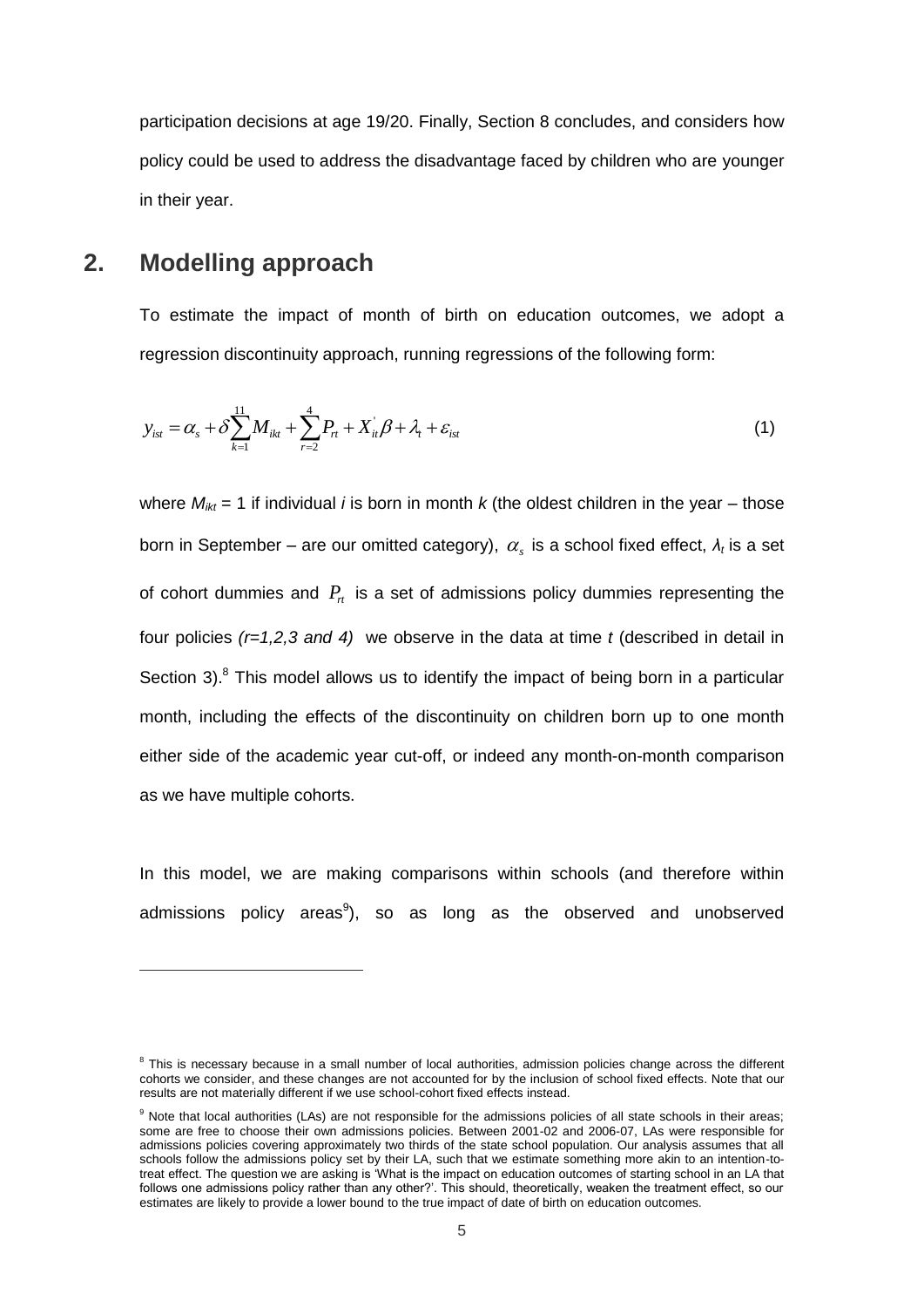characteristics of students at the school (and the effectiveness of the school) do not vary by date of birth, we will estimate the causal impact of being born in a particular month (relative to September).<sup>10</sup> However, we include a variety of observed individual and local area characteristics  $(X<sub>i</sub>)$  (see Section 3.2 for details) to improve the precision of our estimates.

If we are able to ascertain that there is a significant difference between the education outcomes of children born in different months, then gaining a fuller understanding of the underlying causes of these differences becomes very important. In most countries, it is extremely difficult to separate the impacts of absolute age (age at which the child sits the test), age of starting school and length of schooling on compulsory schooling outcomes, because there is an exact linear relationship between the three:

#### *Age at test = Age of starting school + Length of schooling*

 $\overline{a}$ 

If all children in a particular cohort start school at the same time and sit tests at the same time, then it is impossible to identify these three effects separately on compulsory schooling outcomes.<sup>11</sup>

However, whilst it is the case that children in England all sit tests at the same time, there is geographical variation in the age at which children start school (and hence the number of terms of schooling they receive prior to the tests). If we assume that

<sup>&</sup>lt;sup>10</sup> We can check the validity of part of this assumption by testing whether the probability of being a *k*=1 born child compared with the probability of being a *k=12* born child varies by *observed* characteristics. This could happen if parents from certain backgrounds try to ensure that their child will always be one of the oldest in the school year through conception decisions, or if children from certain backgrounds who are amongst the youngest in their year are more likely to be put into private schools (our data is for state school children only). Initial analysis of our sample suggests that there is some evidence that children who are eligible for free school meals (a proxy for low family income) are around 2.7 percentage points more likely to be born in August than children who are not eligible for free school meals. (Buckles & Hungerman (2008) find similar results for the US.) Hence, we always control for observed background characteristics (although in practice this does not make any difference to our results). Results without controlling for observable characteristics are available from the authors on request.

 $11$  In addition, the oldest children (in absolute terms) in each cohort will also be the oldest relative to others in their class, so the age position effect may also play a role.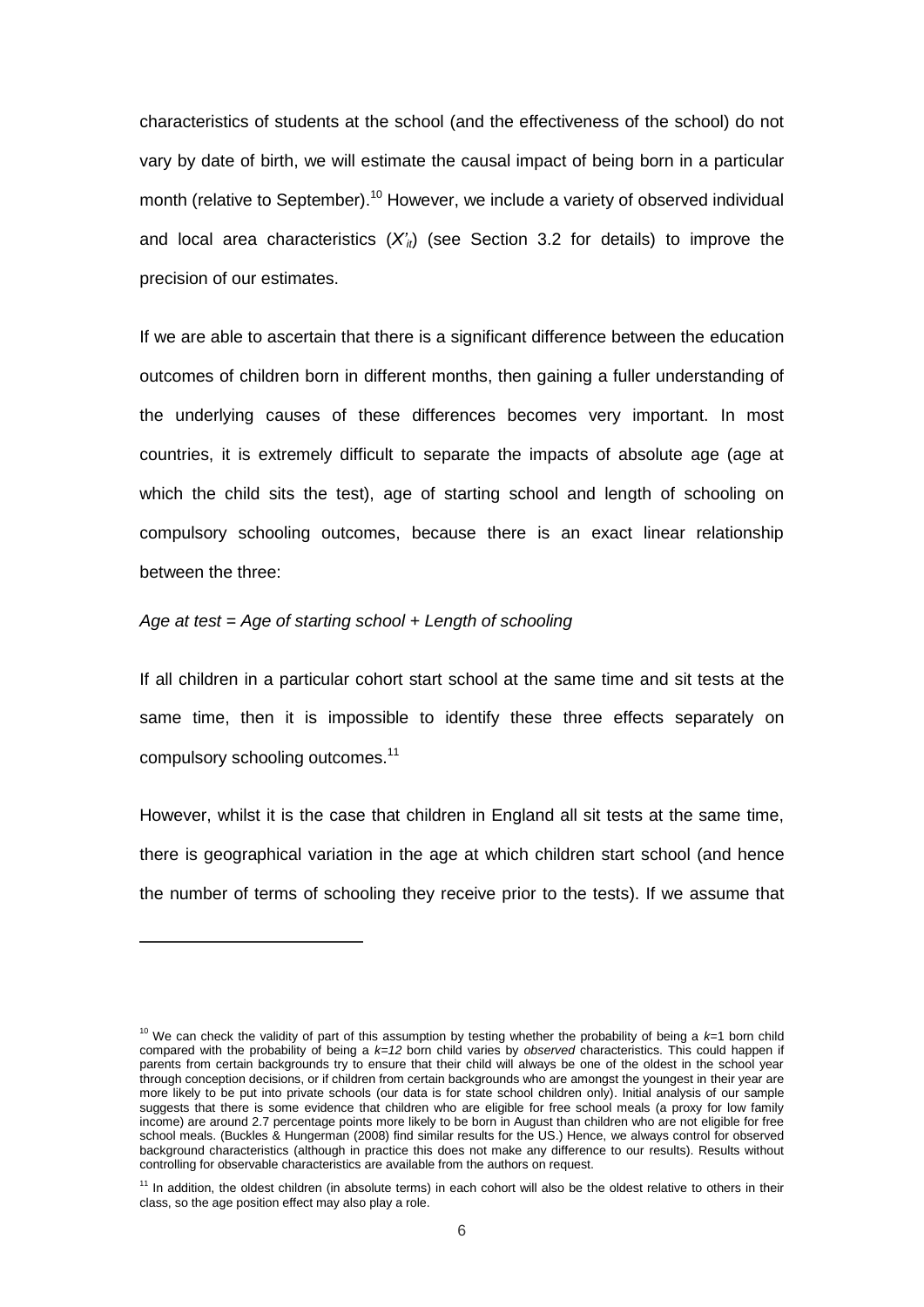unobserved geographical variables are not correlated with test scores, then we can separately identify the effects of age of sitting the test and age of starting school (or length of schooling) on education outcomes. (We must also assume that exposure to a particular policy is independent of outcome, which is just the standard conditional independence assumption.)

To separately identify these effects, we modify equation (1) by interacting our month of birth dummies,  $M_{ik}$ , with our policy dummies,  $P_r$ . Our new estimating equation is given by:

$$
y_{ist} = \alpha_s + \delta_{rk} \sum_{k=1}^{12} \sum_{r=1}^{4} P_{rt} M_{ikt} + X_{it}' \beta + \lambda_t + \varepsilon_{ist}
$$
 (2)

where  $P_n$ ,  $\lambda_i$  and  $\alpha_s$  are again admissions policy dummies, cohort dummies and school fixed effects respectively, and our omitted category is those born in September in policy area 1 (*k=1, r=1*). Given that we are comparing children across admissions policy areas (and hence across schools) to identify these effects, it becomes very important to control for all observed characteristics,  $X_{it}$ , that might affect school choice and academic outcomes (see Section 3.2 for details of the characteristics for which we are able to control).

As mentioned earlier, there is also some variation in admissions policies over time within authority. This allows us to use difference in differences methods to identify the impact of changing policies (and hence starting school earlier) amongst children in those local authorities. We use this as a robustness check on our main results.

### **3. Data**

We use administrative data comprising a census of all children attending state (public) schools in England, which includes national achievement (Key Stage) test results at ages 7, 11, 14 and 16, plus limited background characteristics (including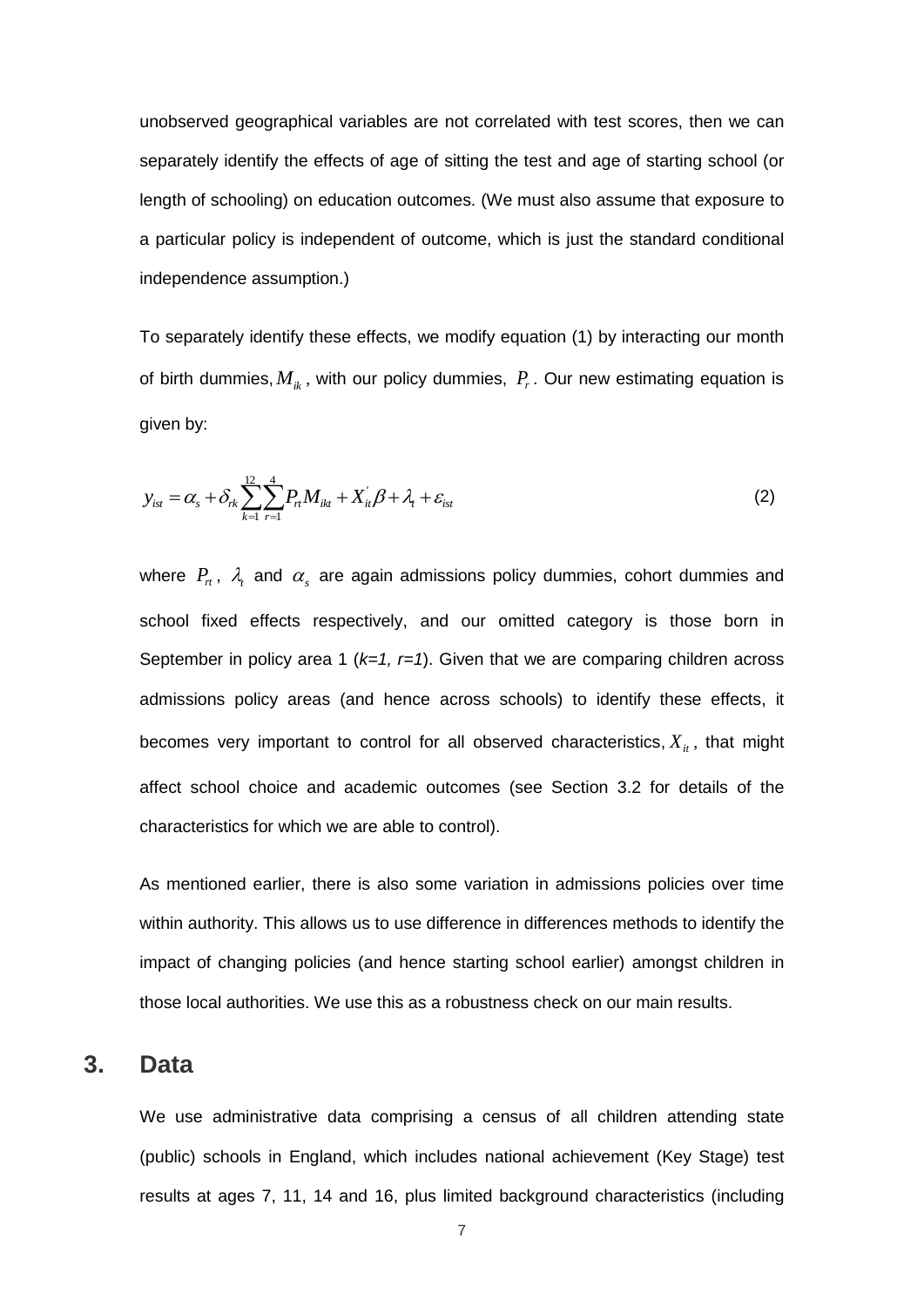date of birth, home postcode and a school identifier). We also have access to data on post-compulsory schooling outcomes, including academic and vocational qualifications achieved by age 18, and higher education (college) participation decisions at ages 19 and 20 (the first two years of potential participation).

#### **3.1 Test score outcomes: the Key Stage tests**

The Key Stage tests are national achievement tests sat by all children in state schools in England: Key Stage 1 is taken at age 7, Key Stage 2 at age 11, Key Stage 3 at age 14 and Key Stage 4 (GCSEs) at age 16. Key Stage 5 covers postcompulsory education (from age 16 to age 18). We have access to results for Key Stage 1 from 1997-98 to 2006-07, for Key Stage 2 from 1994–95 to 2006–07, for Key Stage 3 from 1996–97 to 2006–07, for Key Stage 4 from 2001–02 to 2006–07 and for Key Stage 5 from 2000-01 to 2006-07. As we are not able to follow a single cohort of children throughout compulsory and post-compulsory schooling using the available data, we instead make use of two separate cohorts to piece together a complete picture. We discuss the construction of these cohorts in Section 4.

At ages 7, 11 and 14, the main subjects assessed are English, maths and science. In each case, pupils are allocated an attainment level, which can be translated into a corresponding points score (using a specified formula) ranging from 3 to 21 at Key Stage 1 (with 15 being the expected level), 15 to 33 at Key Stage 2 (with 27 being the expected level) and from 17 to 45 at Key Stage 3 (with 33 being the expected level).<sup>12</sup> We standardise the average of these three scores within academic year to create our main measure of attainment. We also calculate whether a pupil achieved the government"s expected (target) level on the basis of their assigned score.

 $12$  Note that for Key Stage 2 and Key Stage 3 results, we also have access to raw test marks, which allows us to calculate a much more detailed average point score than that described above. We used these raw test scores to check the difference it makes using continuous scores. Using discrete rather than continuous measures of educational attainment makes virtually no difference to our results.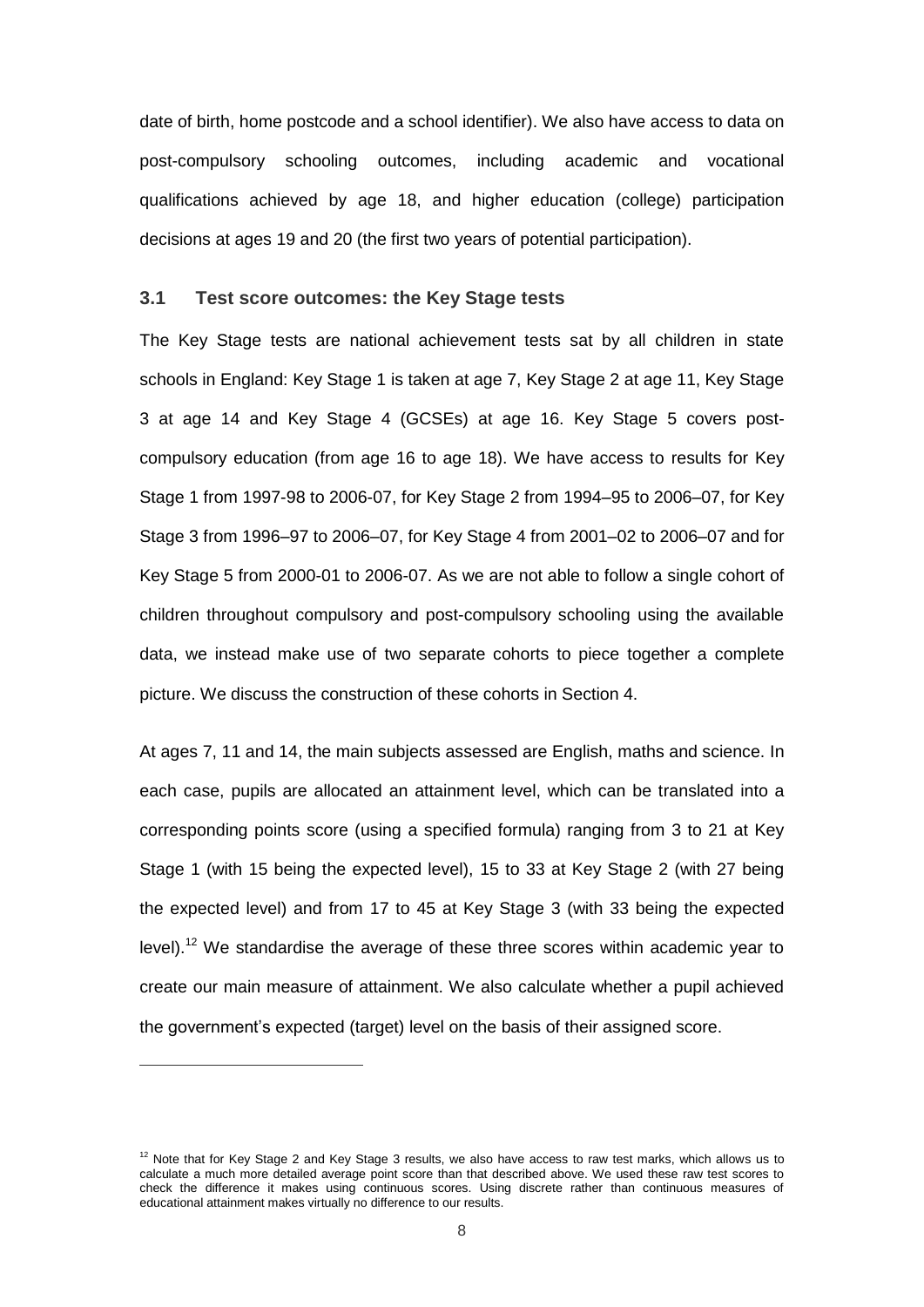At age 16 (Key Stage 4), students tend to sit exams in up to 10 subjects (including English, maths and science). We make use of the students" capped average point score<sup>13</sup> (that is, the score averaged across their eight best exam results) (standardised within academic year), plus a variable indicating whether the pupil achieved at least five A\*–C grades (the government"s expected level).

At age 18 (Key Stage 5), students can choose between a wide range of academic and vocational qualifications. We make use of a variable indicating whether the pupil achieved a Level 3 qualification (the expected level) via an academic route – equivalent to (for example) two A-levels at grades A-E.

#### **3.2 Background characteristics**

Our data contains a limited set of individual characteristics, including date of birth, eligibility for free school meals (which can be thought of as a proxy for very low family income<sup>14</sup>), ethnicity, whether English is the students' first language, plus whether they have special educational needs. It also includes a school identifier.

In some of our models, it is important to control for observable characteristics that are likely to affect school (and therefore admissions policy) choice and educational attainment. To compensate partially for the lack of family background characteristics available in our data, we use the pupil"s home postcode to map in detailed neighbourhood characteristics to control for any local area influences on academic outcomes. These are included alongside the available individual-level data to generate the following list of controls:

ethnicity;

 $13$  8 points are awarded for a grade A\*, 7 for an A, 6 for a B, 5 for a C, 4 for a D, 3 for an E, 2 for an F and 1 for a G.

<sup>&</sup>lt;sup>14</sup> Pupils are *entitled* to free school meals if their parents receive various means-tested benefits or tax credits and have a gross household income of less than £15,575 (in 2008–09 prices). They are *eligible* for free school meals if they are both entitled and registered as such with their local authority.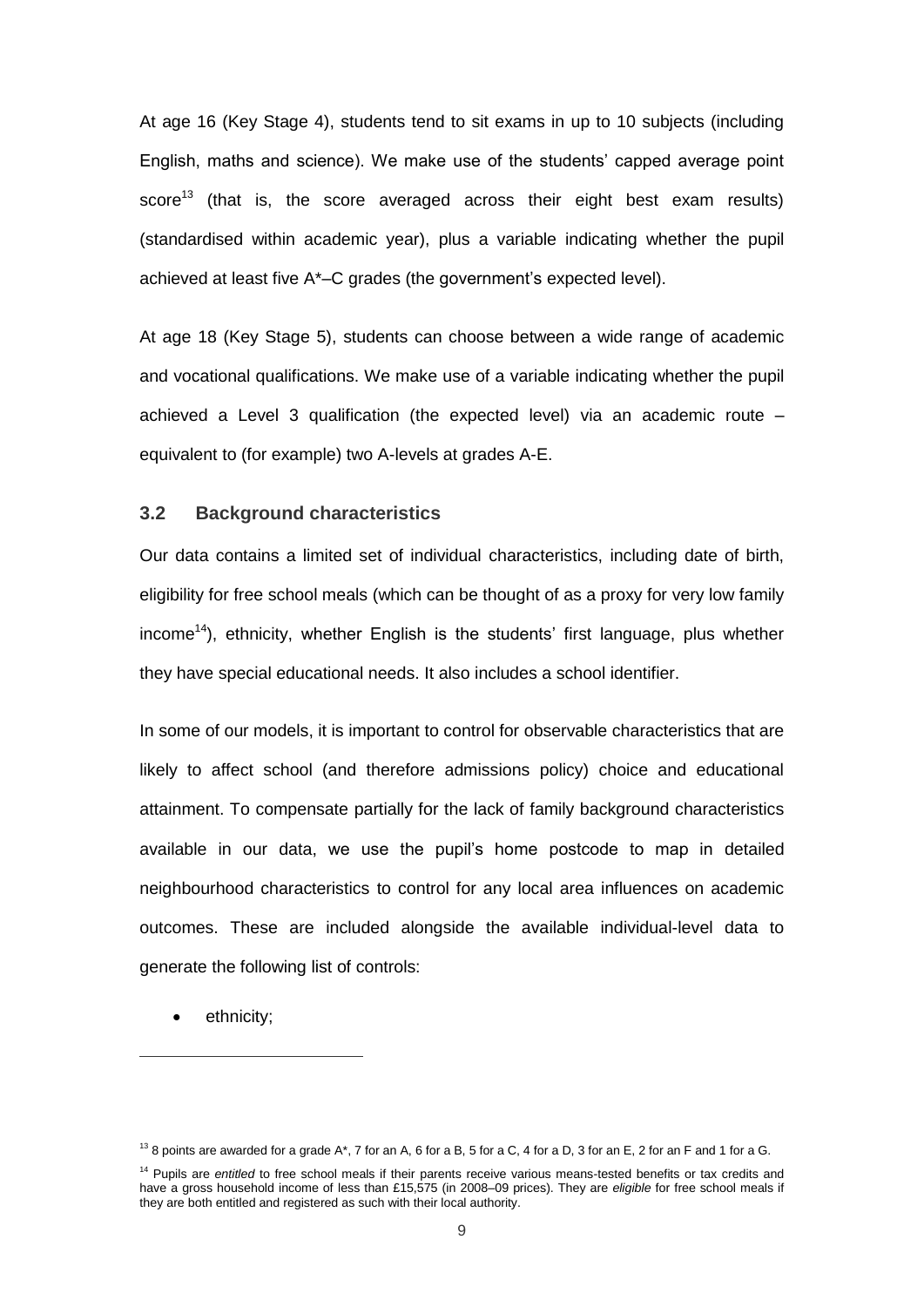- whether English is the child's first language;
- whether the child is eligible for free school meals:
- quintiles of the Index of Multiple Deprivation<sup>15</sup>, plus quintiles of the domains comprising income, employment, and education, skills and training;
- quintiles of the Income Deprivation Affecting Children Index<sup>16</sup>;
- age distribution of the Output Area  $(OA)^{17}$  in which the child lives;
- proportion of lone parents (OA level);
- proportion of working-age population in employment (OA level);
- average social class (OA level);
- highest educational qualification of local population (OA level).

#### **3.3 Admissions policy information**

Children in England must have started school by the beginning of the term after they turn five: this is considerably earlier than in many other countries. As admissions policies are set by local (rather than central) authorities in England, however, there is considerable geographical variation in the age at which children start school. We exploit this variation to separately identify the impacts of age of sitting the test and age of starting school (or length of schooling) on academic outcomes.

Table 3.1 provides a summary of the main admissions policies that are in operation in England, together with the proportions of pupils who attend schools in areas

<sup>&</sup>lt;sup>15</sup> This is a local measure of deprivation, available at Super Output Area (SOA) level (comprising approximately 1,500 households), that makes use of seven different domains: income; employment; health and disability; education, skills and training; barriers to housing and services; living environment; and crime.

 $16$  An additional element of the Index of Multiple Deprivation reflecting the proportion of children living in families in receipt of various means-tested benefits or tax credits.

<sup>&</sup>lt;sup>17</sup> Output Areas contain approximately 150 households.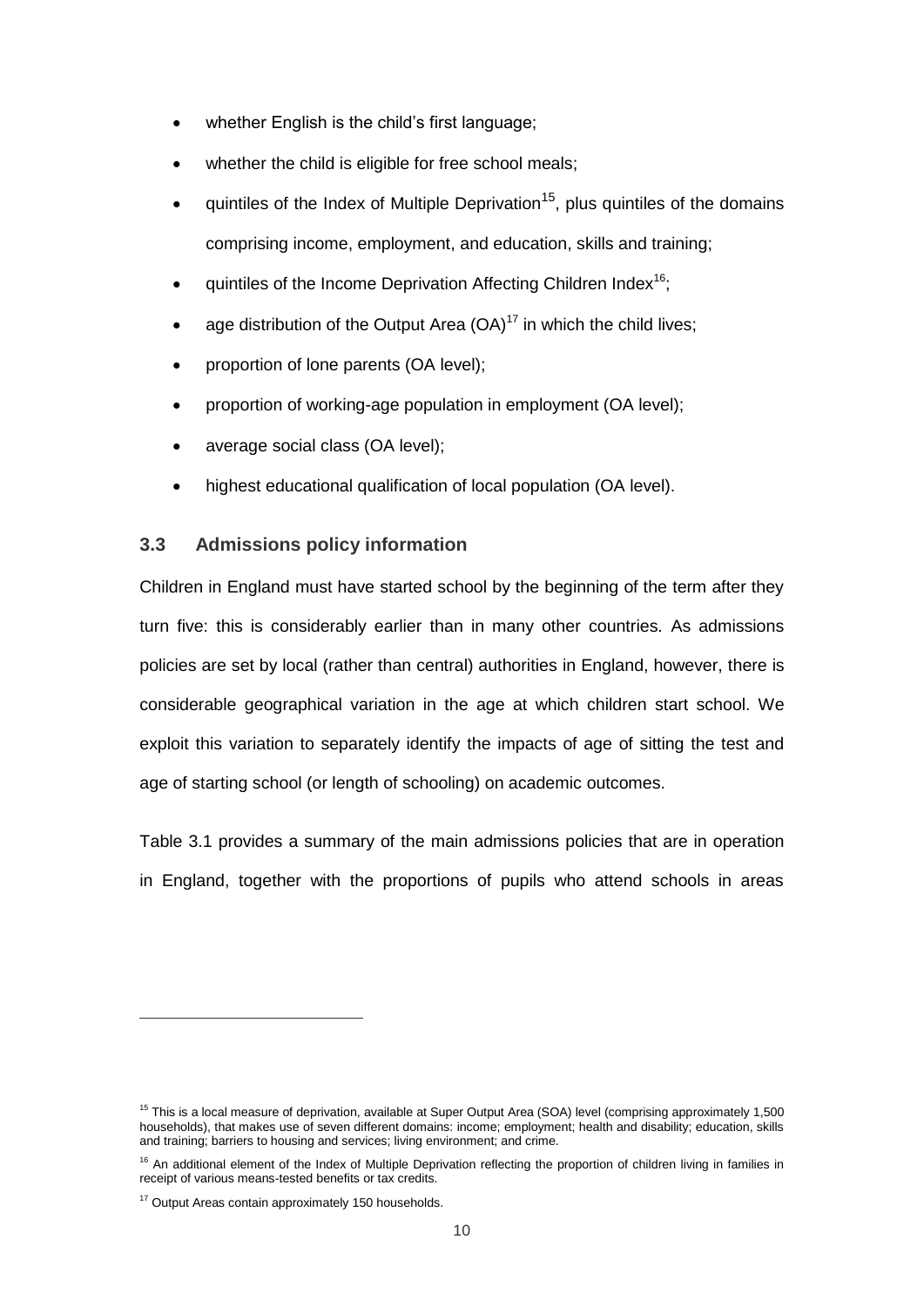affected by these policies in our sample.<sup>18</sup> Table 3.2 translates these admissions policies into details of school entry date by month of birth.

| <b>Admissions</b><br><b>Policy</b> | Per cent<br><b>Cohort 1</b> | Per cent<br>Cohort 2 | <b>Description</b>                                                                                                                                                                                                                                                                        |
|------------------------------------|-----------------------------|----------------------|-------------------------------------------------------------------------------------------------------------------------------------------------------------------------------------------------------------------------------------------------------------------------------------------|
| Single entry date                  | 43.9%                       | 38.3%                | All children start school in the September of<br>the academic year in which they turn five.                                                                                                                                                                                               |
| Two entry dates                    | 7.6%                        | 6.4%                 | Children born 1 September to 29 February<br>start school in the September of the<br>academic year in which they turn five;<br>children born 1 March to 31 August start<br>school in the January of the academic year in<br>which they turn five.                                          |
| Three entry dates                  | 16.0%                       | 22.4%                | Children start school at the beginning of the<br>term in which they turn five, so children born<br>1 September to 31 December start school in<br>September, children born 1 January to 30<br>April start school in January and children<br>born 1 May to 31 August start school in April. |
| Other                              | 3.0%                        | 3.2%                 | Other variations on the two and three entry<br>point systems.                                                                                                                                                                                                                             |
| <b>Unknown</b>                     | 29.5%                       | 29.8%                | Schools can choose their own admissions<br>policy, or the admissions policy in place is not<br>known or clear                                                                                                                                                                             |

Table 3.1 Admissions policy information

Notes:

-

Figures may not sum exactly due to rounding. Cohort 1 comprises children starting school in 1995-96, 1996-97and 1997-98, and Cohort 2 comprises those starting school in 1990-91, 1991-92 and 1992-93. These figures summarise the percentage of children in our sample who started school in an authority in which the admissions policy indicated was in operation (including those who joined schools that do not necessarily have to follow the admissions policy set by the local authority).

It should be noted that we only observe the local authority in which students sat Key Stage 1 (age 7) for our younger cohort – and the local authority in which students sat Key Stage 2 (age 11) for our older cohort  $-$  not the local authority in which they actually started school.<sup>19</sup> This means that if the child has switched authorities since they started school (from one with a different admissions policy in place in the year in which they started), then the information (on age of starting school and length of schooling) that we assign to the child may be inaccurate. We have checked the

<sup>&</sup>lt;sup>18</sup> Appendix A illustrates the accuracy of our admissions policy information (which was collected retrospectively).

<sup>&</sup>lt;sup>19</sup> See Section 4 for more details of these cohorts.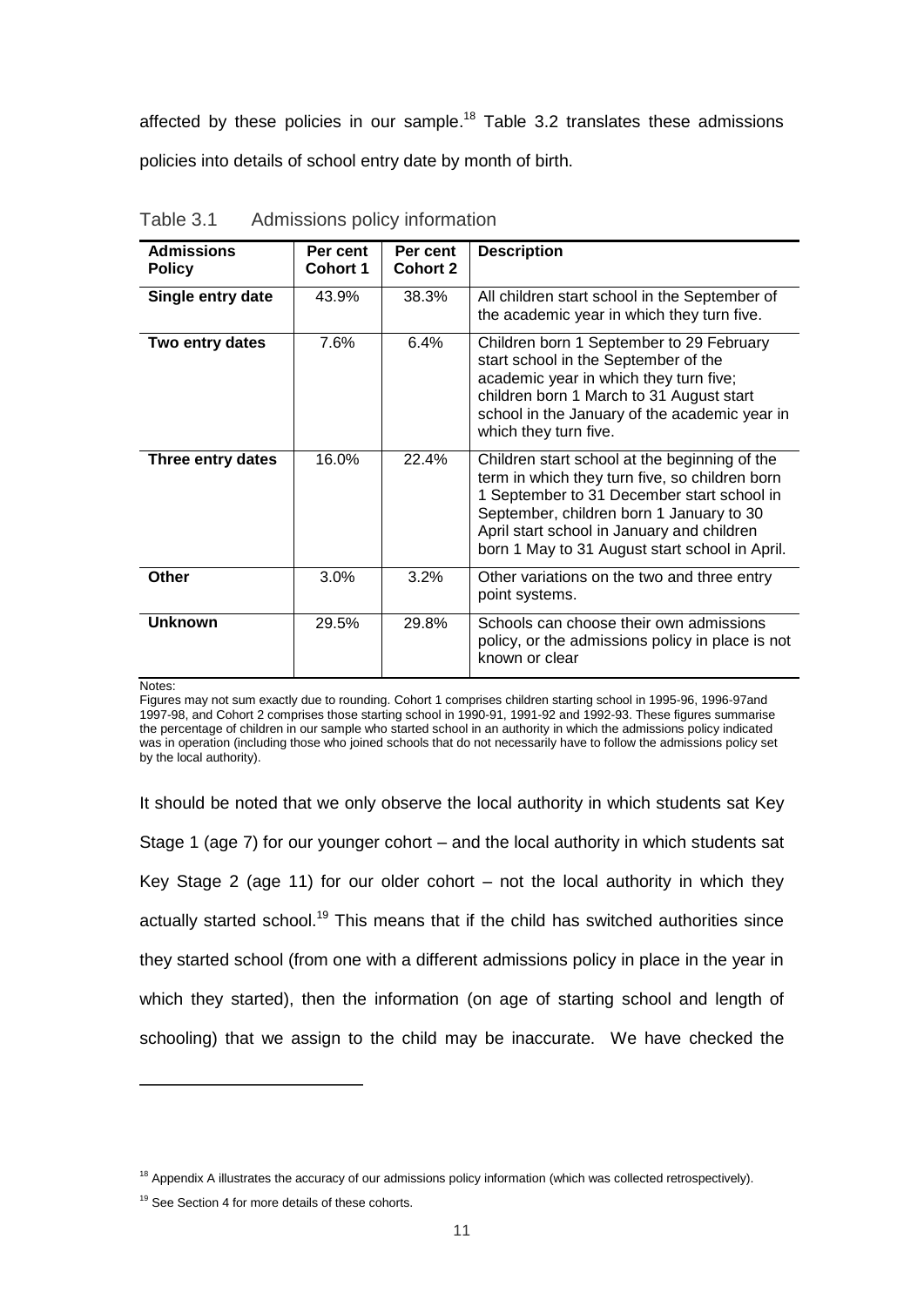importance of this potential measurement error by analysing the difference between estimates obtained by assigning admissions policy according to local authority at age 7 and/or 11 rather than local authority at age 5 using a younger cohort (for whom we observe information at all three ages). We do not find any evidence of significant differences as a result of mismeasurement of admissions policy information.<sup>20</sup>

|           | Single entry point  | Two entry points    | Three entry points  |
|-----------|---------------------|---------------------|---------------------|
| September | September (3 terms) | September (3 terms) | September (3 terms) |
| October   | September (3 terms) | September (3 terms) | September (3 terms) |
| November  | September (3 terms) | September (3 terms) | September (3 terms) |
| December  | September (3 terms) | September (3 terms) | September (3 terms) |
| January   | September (3 terms) | September (3 terms) | January (2 terms)   |
| February  | September (3 terms) | September (3 terms) | January (2 terms)   |
| March     | September (3 terms) | January (2 terms)   | January (2 terms)   |
| April     | September (3 terms) | January (2 terms)   | January (2 terms)   |
| May       | September (3 terms) | January (2 terms)   | April (1 term)      |
| June      | September (3 terms) | January (2 terms)   | April (1 term)      |
| July      | September (3 terms) | January (2 terms)   | April (1 term)      |
| August    | September (3 terms) | January (2 terms)   | April (1 term)      |
|           |                     |                     |                     |

Table 3.2 Month of school entry (number of terms of schooling received in first year of full-time education)

# **4. Our sample**

-

We use two cohorts of children for our analysis. Our first cohort includes individuals born between September 1990 and August 1993 (1,643,832 in total), who started school in academic years 1995-96, 1996-97 or 1997-98. For these individuals we observe national achievement test scores at age 7 (Key Stage 1), age 11 (Key Stage 2) and age 14 (Key Stage 3). $^{21}$  We use this cohort to explore how variation in admissions policies affects outcomes (as we would expect to see the largest length of schooling and age of starting school effects at the youngest ages).

<sup>&</sup>lt;sup>20</sup> Results available from the authors on request.

 $21$  We eliminate from our analysis individuals who do not start school in the expected year and/or who do not progress through the system in the usual manner (although this is a very minor problem in England). We also restrict attention to individuals who attend state (public) schools in England.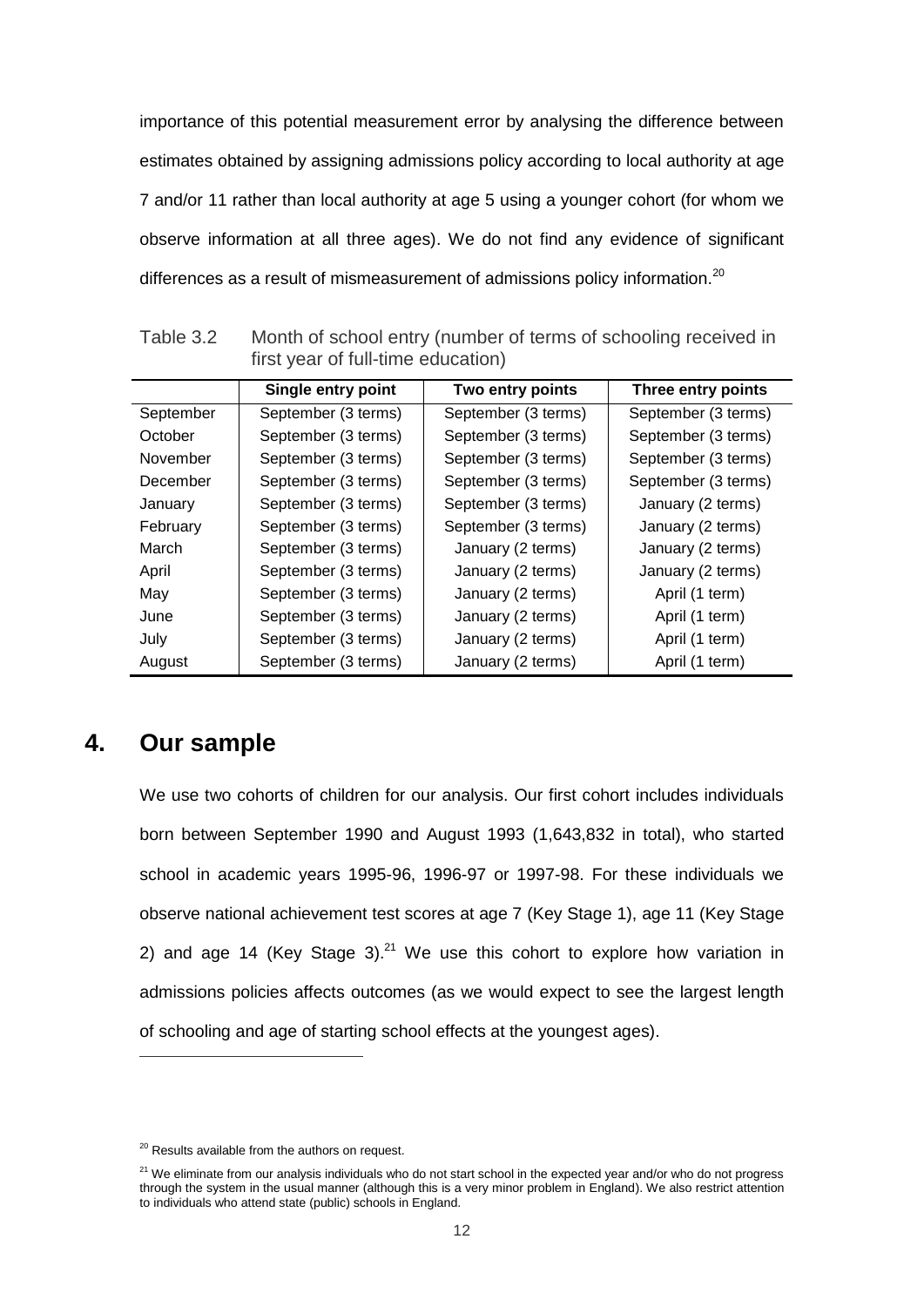Our second cohort comprises individuals born between September 1985 and August 1988 (1,441,137 in total), who started school in academic years 1990-91, 1991-92 or 1992-93. For these individuals we observe national achievement test scores at ages 11, 14, 16 (Key Stage 4) and 18 (Key Stage 5), as well as participation in higher education (college) at age 19 or 20. We use this cohort to examine the long-term effects of month of birth on education outcomes.

Table 4.1 summarises average outcomes for our two cohorts, while Figures 4.1 and 4.2 preview our findings in Section 5, by illustrating how education outcomes vary by gender and date of birth across academic years. The difference in outcomes between individuals born either side of the academic year cut-off (represented by the vertical lines) is similar to the gap in outcomes between August- and September-born children that we document in Section  $5.^{22}$ 

These figures show that outcomes for August-born children are always lower than those for September-born children, but that this gap steadily decreases (in percentage terms) over time. It also shows that girls perform significantly better than boys, on average, at all ages, and that August-born boys have the worst absolute outcomes.

<sup>&</sup>lt;sup>22</sup> We document differences within (rather than between) cohorts in Section 5. This makes little difference to our findings (results across cohorts are available from the authors on request).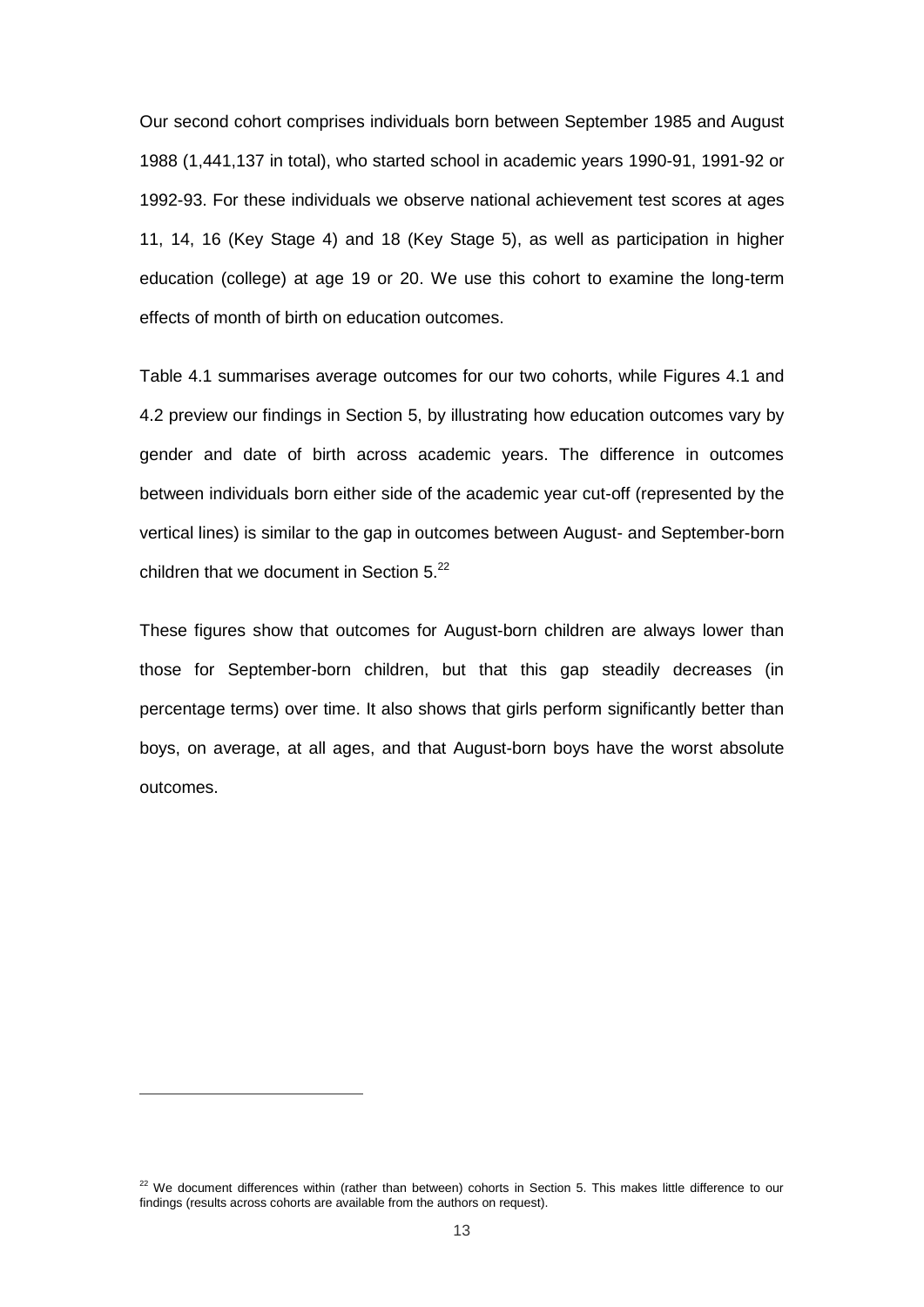| Table 4.1 | Summary of education outcomes by cohort |  |
|-----------|-----------------------------------------|--|
|           |                                         |  |

|                                                             | <b>Cohort 1</b> | <b>Cohort 2</b> |
|-------------------------------------------------------------|-----------------|-----------------|
| Key Stage 1 (age 7)                                         |                 |                 |
| Mean average point score (standard deviation)               | 14.8(3.9)       |                 |
| Proportion reaching expected level                          | 0.548           |                 |
| Key Stage 2 (age 11)                                        |                 |                 |
| Mean average point score (standard deviation)               | 27.2(4.4)       | 26.0(4.4)       |
| Proportion reaching expected level                          | 0.678           | 0.565           |
|                                                             |                 |                 |
| Key Stage 3 (age 14)                                        |                 |                 |
| Mean average point score (standard deviation)               | 34.2(7.0)       | 33.3(6.8)       |
| Proportion reaching expected level                          | 0.667           | 0.598           |
| Key Stage 4 (age 16)                                        |                 |                 |
| Mean capped average point score (standard deviation)        |                 | 4.5(1.9)        |
| Proportion getting 5 A*-C grades at GCSE                    |                 | 0.532           |
|                                                             |                 |                 |
| Key Stage 5 (age 18)                                        |                 |                 |
| Proportion getting a Level 3 qualification (academic route) |                 | 0.360           |
| Higher education (college) participation (age 19/20)        |                 |                 |
| Proportion attending higher education                       |                 | 0.321           |
|                                                             |                 |                 |
| Total sample                                                | 1,643,832       | 1,441,137       |

#### Figure 4.1 Proportion of students reaching governments' expected level at ages 7, 11 and 14: Cohort 1

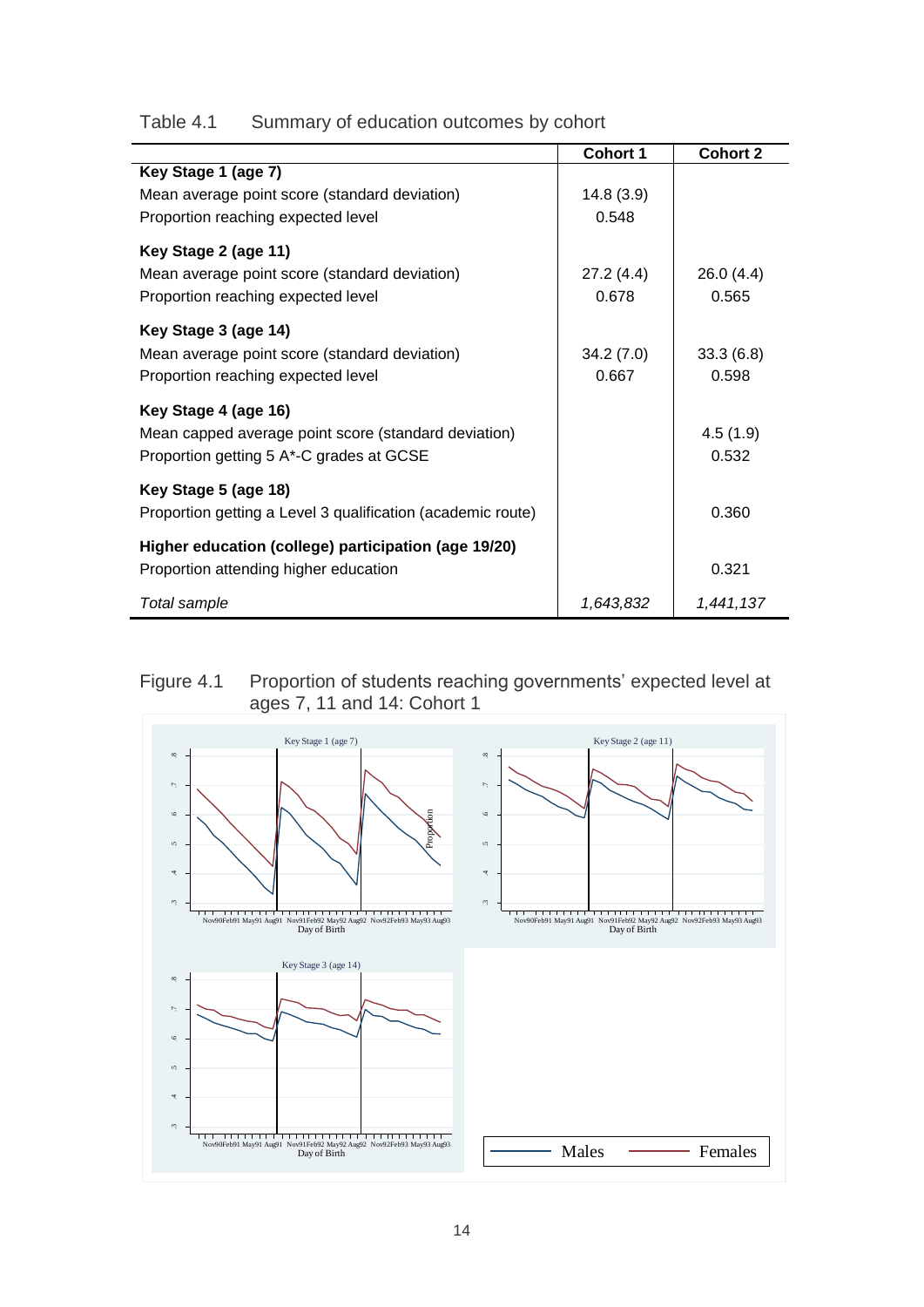Figure 4.2 Proportion of students reaching governments' expected level at ages 11, 14, 16 and 18, plus college participation: Cohort 2



## **5. Month of birth penalty during compulsory schooling**

This section documents the extent of the month of birth penalty in education outcomes for our younger cohort. We focus on differences in standardised average point scores and proportions of students reaching the governments' expected level in national achievement tests at ages 7, 11 and 14.

Table 5.1 (and Figures B.1 and B.2 in Appendix B) highlights a number of striking results. First, the effect of starting school (and sitting the tests) younger than your peers is a huge penalty on academic performance. For example, children born in August (at the end of academic year) score approximately half a standard deviation lower, and are 25 percentage points (over one third) less likely to reach the government's expected level, at age 7 than children born in September. Moreover,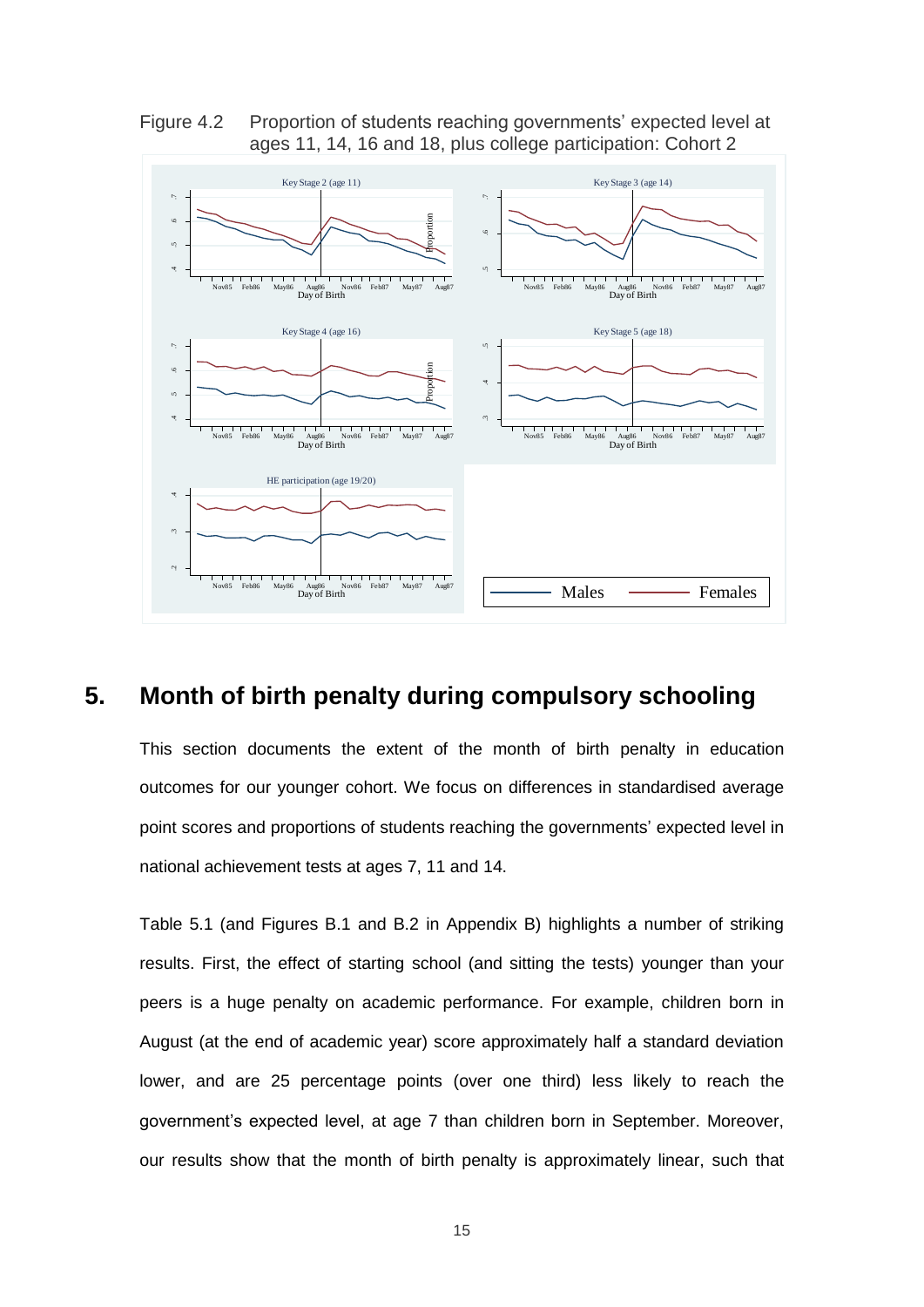even those born just one month later in October perform significantly worse than children born in September.

Second, there is a pronounced decline in the effect of starting school (and sitting the test) young on test scores over time, implying that the younger children catch up throughout compulsory schooling. For example, by age 14, August borns score around 0.2 standard deviations lower, and are 8 percentage points (just over 10 per cent) less likely to reach the government"s expected level, than September borns. However, the month on month penalty remains significant throughout the year.

|                    | <b>Standardised average point</b><br><b>scores</b> |               |               |            | <b>Proportion reaching</b><br>government's expected level |               |  |
|--------------------|----------------------------------------------------|---------------|---------------|------------|-----------------------------------------------------------|---------------|--|
|                    | Age 7                                              | <b>Age 11</b> | <b>Age 14</b> | Age 7      | <b>Age 11</b>                                             | <b>Age 14</b> |  |
| September base     | 0.302                                              | 0.178         | 0.114         | 0.676      | 0.743                                                     | 0.711         |  |
| October difference | $-0.047**$                                         | $-0.031**$    | $-0.020**$    | $-0.019**$ | $-0.011**$                                                | $-0.007**$    |  |
|                    | [0.003]                                            | [0.003]       | [0.003]       | [0.002]    | [0.002]                                                   | [0.001]       |  |
| November           | $-0.098**$                                         | $-0.061**$    | $-0.038**$    | $-0.039**$ | $-0.021**$                                                | $-0.015**$    |  |
|                    | [0.003]                                            | [0.003]       | [0.003]       | [0.002]    | [0.002]                                                   | [0.002]       |  |
| December           | $-0.156**$                                         | $-0.099**$    | $-0.061**$    | $-0.065**$ | $-0.035**$                                                | $-0.023**$    |  |
|                    | [0.004]                                            | [0.003]       | [0.003]       | [0.002]    | [0.002]                                                   | [0.002]       |  |
| January            | $-0.220**$                                         | $-0.131**$    | $-0.082**$    | $-0.092**$ | $-0.048**$                                                | $-0.031**$    |  |
|                    | [0.004]                                            | $[0.004]$     | [0.003]       | [0.002]    | [0.002]                                                   | [0.002]       |  |
| February           | $-0.270**$                                         | $-0.159**$    | $-0.099**$    | $-0.113**$ | $-0.058**$                                                | $-0.037**$    |  |
|                    | [0.004]                                            | [0.003]       | [0.003]       | [0.002]    | [0.002]                                                   | [0.002]       |  |
| March              | $-0.323**$                                         | $-0.186**$    | $-0.114**$    | $-0.135**$ | $-0.067**$                                                | $-0.043**$    |  |
|                    | $[0.004]$                                          | [0.003]       | [0.003]       | [0.002]    | [0.002]                                                   | [0.001]       |  |
| April              | $-0.376**$                                         | $-0.218**$    | $-0.135**$    | $-0.158**$ | $-0.081**$                                                | $-0.054**$    |  |
|                    | $[0.004]$                                          | $[0.004]$     | [0.003]       | [0.002]    | [0.002]                                                   | [0.002]       |  |
| May                | $-0.439**$                                         | $-0.250**$    | $-0.145**$    | $-0.184**$ | $-0.092**$                                                | $-0.056**$    |  |
|                    | [0.005]                                            | [0.003]       | [0.003]       | [0.002]    | [0.002]                                                   | [0.002]       |  |
| June               | $-0.493**$                                         | $-0.283**$    | $-0.164**$    | $-0.210**$ | $-0.106**$                                                | $-0.065**$    |  |
|                    | [0.005]                                            | $[0.004]$     | [0.003]       | [0.002]    | [0.002]                                                   | [0.002]       |  |
| July               | $-0.538**$                                         | $-0.304**$    | $-0.177**$    | $-0.229**$ | $-0.115**$                                                | $-0.070**$    |  |
|                    | [0.005]                                            | [0.004]       | [0.004]       | [0.003]    | [0.002]                                                   | [0.002]       |  |
| August             | $-0.590**$                                         | $-0.336**$    | $-0.197**$    | $-0.253**$ | $-0.128**$                                                | $-0.079**$    |  |
|                    | [0.005]                                            | [0.003]       | [0.003]       | [0.002]    | [0.002]                                                   | [0.002]       |  |

Table 5.1 Month of birth penalties: mean differences in key education outcomes at ages 7, 11 and 14

Notes:

All models include cohort dummies, admissions policies dummies, individual-level characteristics (including ethnicity, whether the child is eligible for free school meals and whether English is their first language), a series of

neighbourhood characteristics (see Section 3.2 for details) and school fixed effects.

\*\*indicates significance at the 1 per cent level; \* indicates significance at the 5 per cent level. Standard errors are corrected for clustering at the local authority level.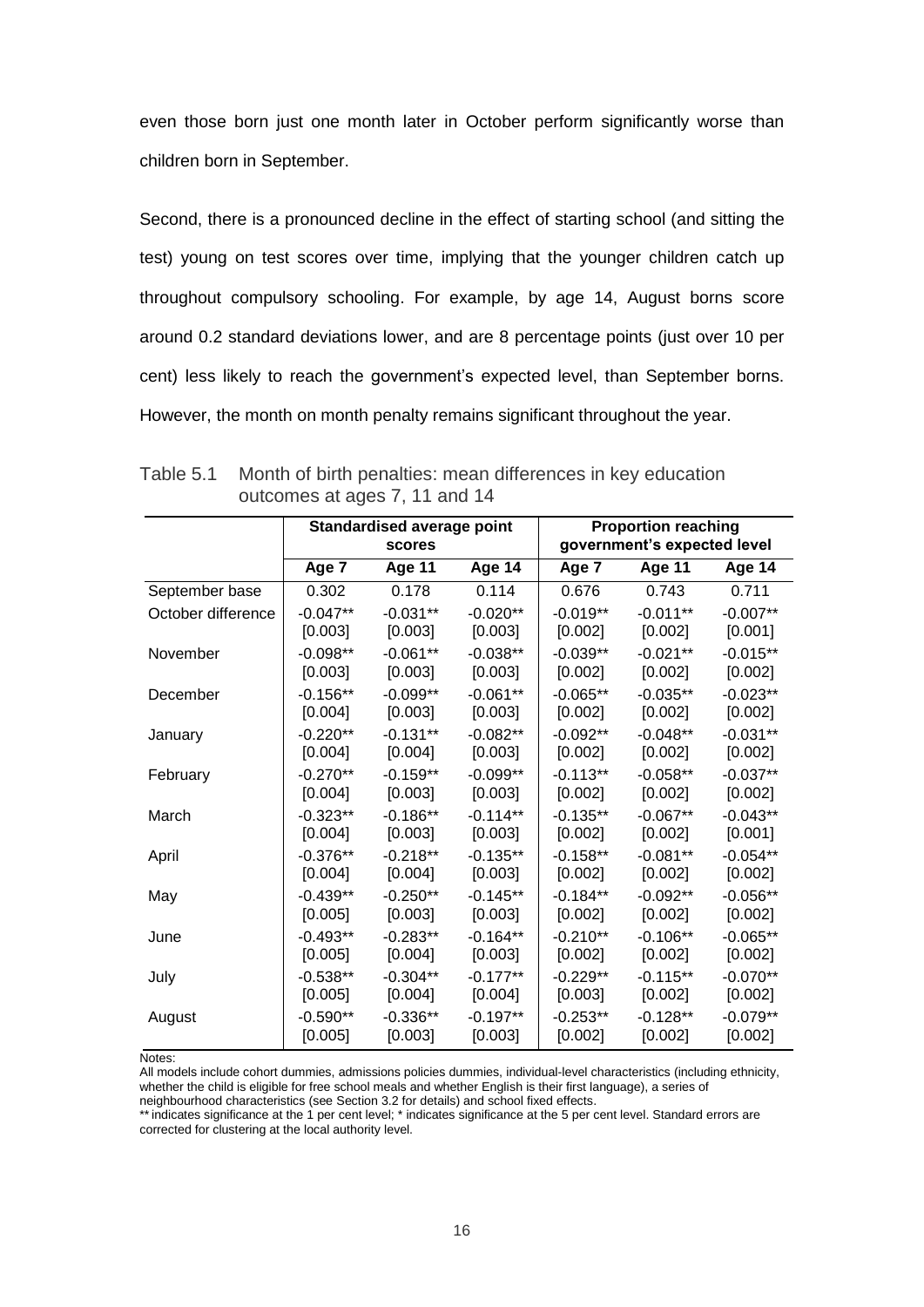### **6. Decomposing the month of birth effect**

In this section, we exploit variation in admissions policies by area and over time – as a result of which children born on the same day may start school at different ages, and hence receive a different amount of schooling prior to the tests – to explore the extent to which school starting age and/or length of schooling can explain these month of birth disparities.

|                    | Standardised average point scores at age 7 |            |                   |              |                   |                   |
|--------------------|--------------------------------------------|------------|-------------------|--------------|-------------------|-------------------|
|                    | <b>Single</b>                              | Two entry  | <b>Difference</b> | <b>Three</b> | <b>Difference</b> | <b>Difference</b> |
|                    | entry                                      | points     | to single         | entry        | to single         | to two            |
|                    | point                                      |            | entry             | points       | entry             | entry             |
| September base     | 0.295                                      | 0.264      | point             | 0.266        | point             | points            |
| October difference | $-0.047**$                                 | $-0.054**$ | $-0.006$          | $-0.042**$   | 0.005             | 0.011             |
|                    | [0.004]                                    | [0.012]    | [0.012]           | [0.008]      | [0.009]           | [0.014]           |
| November           | $-0.101**$                                 | $-0.102**$ | $-0.001$          | $-0.089**$   | 0.012             | 0.013             |
|                    | [0.005]                                    | [0.011]    | [0.012]           | [0.007]      | [0.009]           | [0.013]           |
| December           | $-0.154**$                                 | $-0.168**$ | $-0.014$          | $-0.154**$   | 0.000             | 0.014             |
|                    | [0.005]                                    | [0.013]    | [0.014]           | [0.009]      | [0.010]           | [0.015]           |
| January            | $-0.200**$                                 | $-0.237**$ | $-0.037*$         | $-0.243**$   | $-0.043**$        | $-0.006$          |
|                    | [0.006]                                    | [0.014]    | [0.015]           | [0.008]      | [0.010]           | [0.016]           |
| February           | $-0.259**$                                 | $-0.275**$ | $-0.016$          | $-0.280**$   | $-0.021$          | $-0.005$          |
|                    | [0.005]                                    | [0.016]    | [0.017]           | [0.009]      | [0.011]           | [0.018]           |
| March              | $-0.307**$                                 | $-0.359**$ | $-0.052**$        | $-0.339**$   | $-0.032**$        | 0.020             |
|                    | [0.005]                                    | [0.013]    | [0.014]           | [0.008]      | [0.010]           | [0.015]           |
| April              | $-0.352**$                                 | $-0.407**$ | $-0.055**$        | $-0.394**$   | $-0.041**$        | 0.013             |
|                    | [0.005]                                    | [0.010]    | [0.012]           | [0.011]      | [0.012]           | [0.015]           |
| May                | $-0.407**$                                 | $-0.457**$ | $-0.050**$        | $-0.486**$   | $-0.078**$        | $-0.029*$         |
|                    | [0.005]                                    | [0.009]    | [0.011]           | [0.007]      | [0.009]           | [0.012]           |
| June               | $-0.460**$                                 | $-0.522**$ | $-0.062**$        | $-0.522**$   | $-0.062**$        | 0.000             |
|                    | [0.005]                                    | [0.016]    | [0.017]           | [0.010]      | [0.011]           | [0.018]           |
| July               | $-0.504**$                                 | $-0.555**$ | $-0.051**$        | $-0.569**$   | $-0.065**$        | $-0.014$          |
|                    | [0.006]                                    | [0.010]    | [0.012]           | [0.012]      | [0.013]           | [0.015]           |
| August             | $-0.557**$                                 | $-0.610**$ | $-0.053**$        | $-0.620**$   | $-0.063**$        | $-0.010$          |
|                    | [0.005]                                    | [0.013]    | [0.014]           | [0.010]      | [0.012]           | [0.017]           |

Table 6.1 Month of birth penalty: mean differences in standardised average point scores at age 7, by admissions policy

Notes:

All models include cohort dummies, admissions policy dummies, individual-level characteristics (including ethnicity, whether the child is eligible for free school meals and whether English is their first language), a series of neighbourhood characteristics (see Section 3.2 for details) and school fixed effects.

\*\*indicates significance at the 1 per cent level; \* indicates significance at the 5 per cent level. Standard errors are corrected for clustering at the local authority level.

We start by using geographical variation in admissions policies. Table 6.1 compares month of birth penalties (in terms of standardised average point scores) for children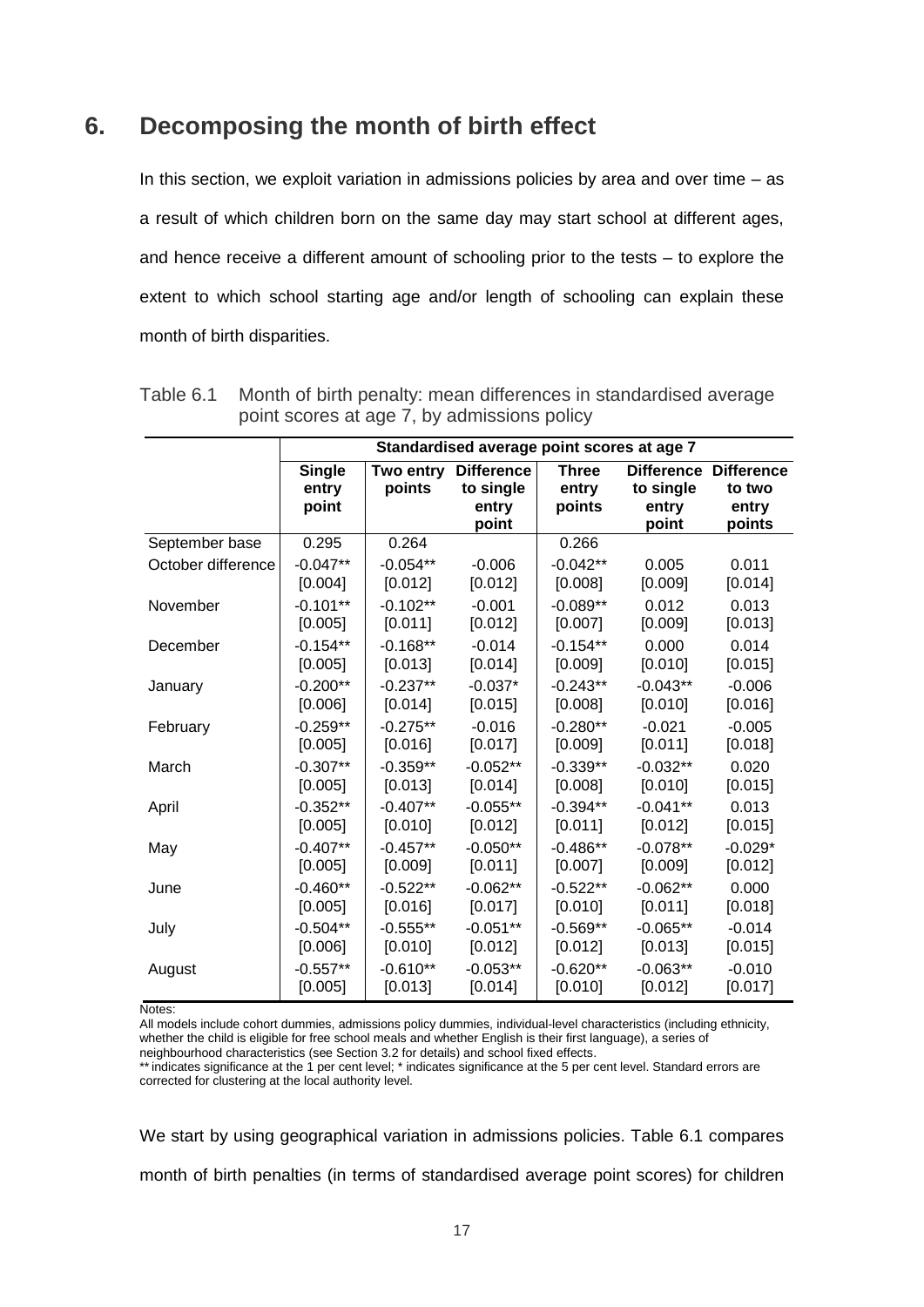in our first cohort who start school in an area which follows a single, double or triple entry point system.

Under each system, children born in September, October, November and December start school in the September of the year in which they turn five (see Table 3.2) and hence receive the same amount of schooling.<sup>23</sup> As such, we would not expect to see any difference in the month of birth penalty for these children, and this presumption is borne out by the results at age 7. Moreover, this finding also provides suggestive evidence that the environment experienced by children of these ages in different areas – for example, in terms of the age composition and/or size of the class into which they enter school – is not sufficiently different to have any effect on their test scores two years later.

Children born in January and February start school in September under the single and double entry point systems, and in January under the triple entry point system, thus if age of starting school and/or length of schooling affect test scores, then we would expect to see a difference in the test scores of January and February borns who start school under the triple entry point system compared to those who start under the single or double entry point system. However, Table 6 does not highlight any consistent differences for children born in these months by admissions policy.

Children born in March and April start school in September under the single entry point system, and in January under the double and triple entry point systems, and for these individuals we do observe a difference in test scores by admissions policy. For example, April-born children who start school under a double (triple) entry point system score 0.055 (0.041) standard deviations lower at age 7 than April-born

 $23$  Note, however, that children in a two or three point entry system who start school in September may spend their first few months in school with a smaller number of children in the class. (Alternatively, they may be in a regular size class but with smaller age variation between classmates.) This is probably too small a difference to have any discernible effect on test scores.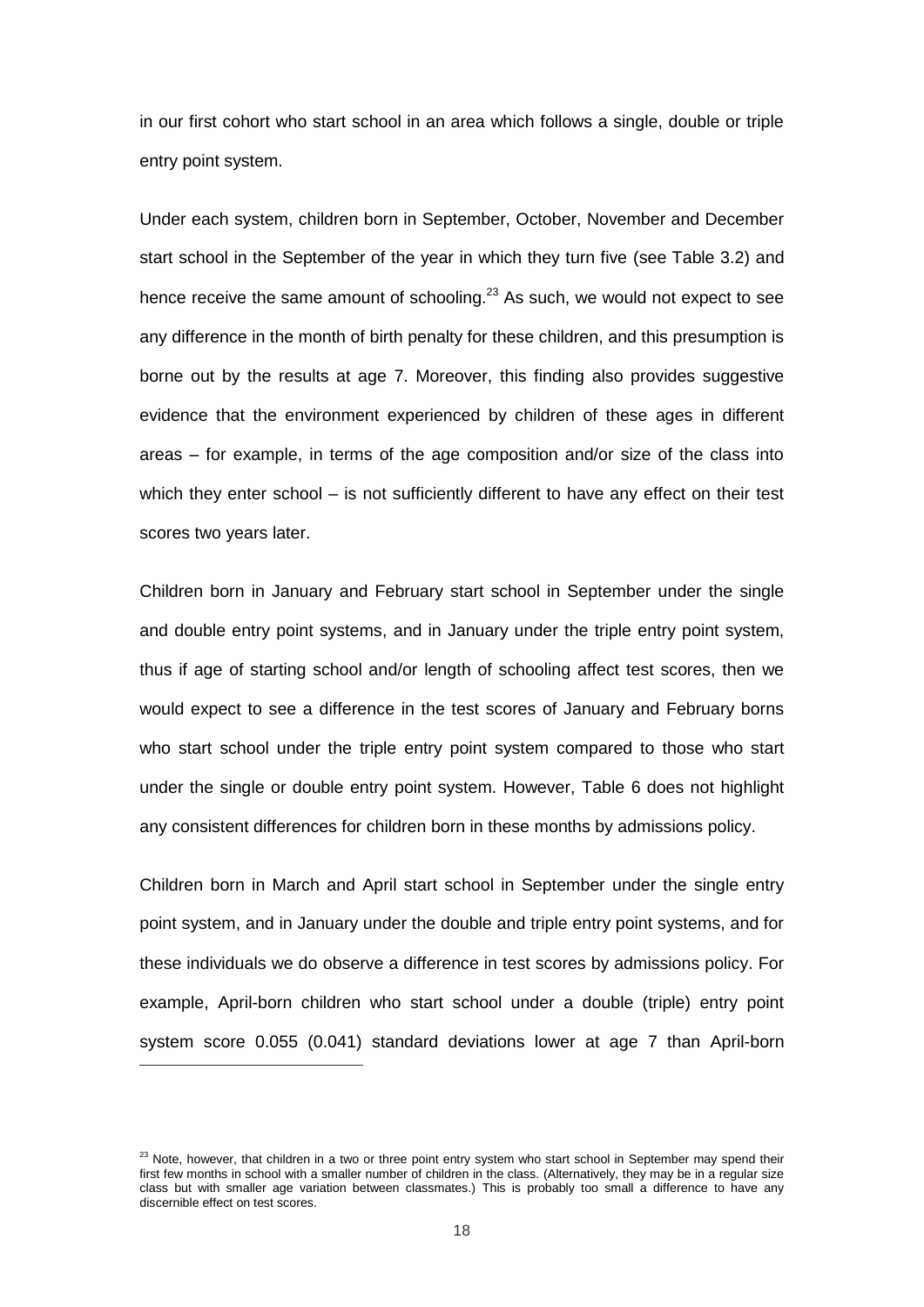children who start school under a single entry point system. This suggests that the negative effect of receiving one less term of schooling prior to the test outweighs the potentially positive effect of starting school older for these children.

Children born in May, June, July and August start school in September under a single entry point system, in January under a double entry point system and in April under a triple entry point system. We continue to observe a significant difference between those who start school under a double vs. single entry point system, and a slightly larger difference between those who start school under a triple vs. single entry point system (as would be expected, given that these children have two extra terms of schooling rather than one), although the difference between those who start under a double vs. triple entry point system is not significant.

To check the robustness of these results, we also focus on the small number of authorities in which there was a policy change over the years in which individuals in our first cohort started school. Both Hartlepool and Manchester (two urban authorities in the North of England) changed from a triple entry point system in 1995-96 to a double entry point system in 1996-97. This means that children born in February, March, May, June, July and August all received an extra term of schooling following this policy change. Our difference in differences results for these local authorities show no significant differences between triple and double point entry, consistent with the results in Table  $6.1.^{24}$ 

Moving on to compare results at age 14 (in Table 6.2), we observe no consistent differences by admissions policy, suggesting that the effects of receiving an additional term or two of schooling have only short-lived effects. This table shows

 $\overline{a}$ 

<sup>&</sup>lt;sup>24</sup> Unfortunately we do not have any authorities swapping from triple point entry to single point entry for these cohorts.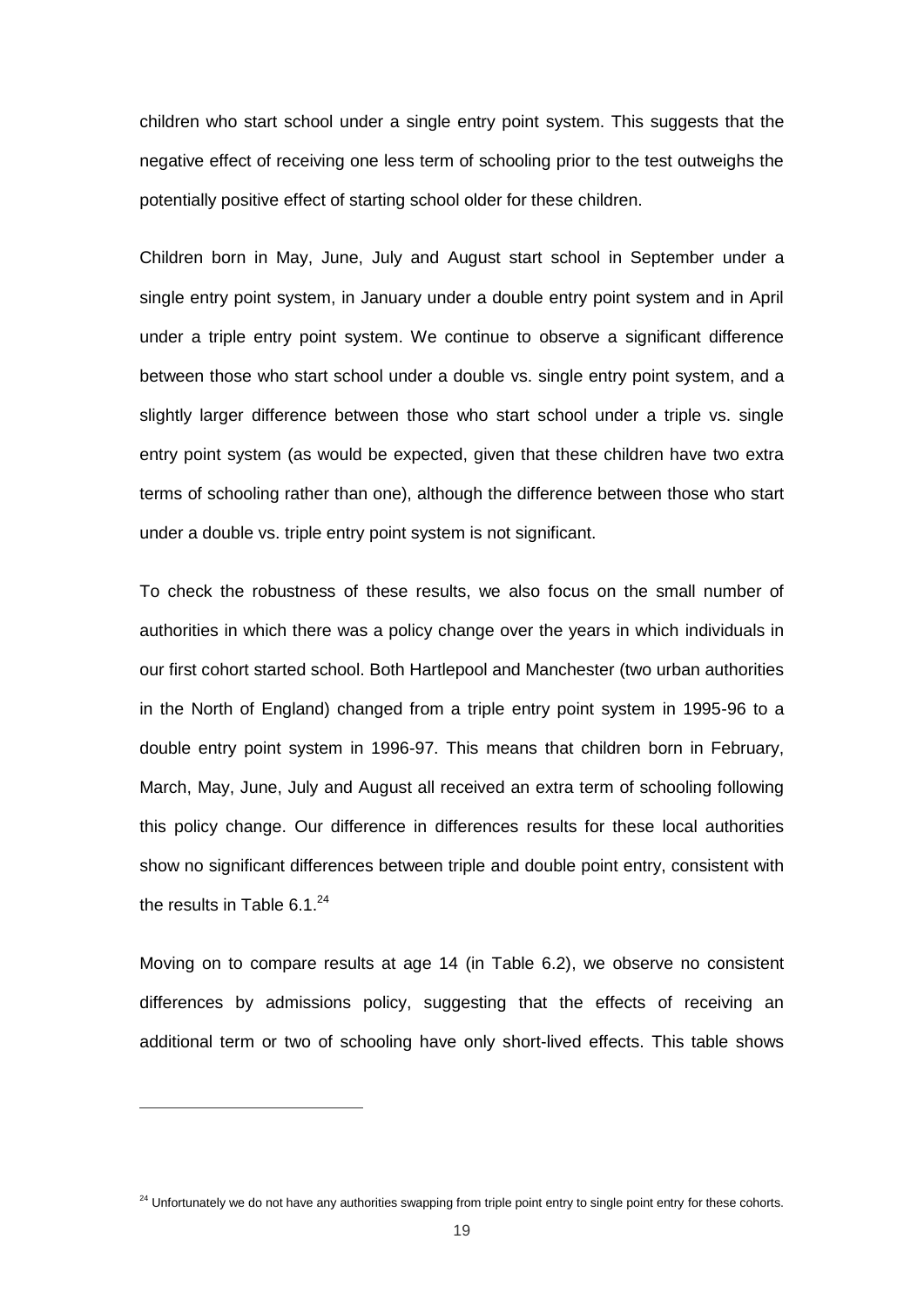that we continue to observe a significant negative relationship between test scores and age within year though.

|                    | Standardised average point scores at age 14 |                     |                                                  |                                 |                                                  |                                                |
|--------------------|---------------------------------------------|---------------------|--------------------------------------------------|---------------------------------|--------------------------------------------------|------------------------------------------------|
|                    | <b>Single</b><br>entry<br>point             | Two entry<br>points | <b>Difference</b><br>to single<br>entry<br>point | <b>Three</b><br>entry<br>points | <b>Difference</b><br>to single<br>entry<br>point | <b>Difference</b><br>to two<br>entry<br>points |
| September base     | 0.705                                       | 0.692               |                                                  | 0.702                           |                                                  |                                                |
| October difference | $-0.006*$                                   | $-0.007$            | $-0.001$                                         | $-0.011**$                      | $-0.004$                                         | $-0.003$                                       |
|                    | [0.003]                                     | [0.005]             | [0.005]                                          | [0.004]                         | [0.004]                                          | [0.006]                                        |
| November           | $-0.017**$                                  | $-0.008$            | 0.009                                            | $-0.011**$                      | 0.005                                            | $-0.004$                                       |
|                    | [0.002]                                     | [0.005]             | [0.006]                                          | [0.003]                         | [0.004]                                          | [0.006]                                        |
| December           | $-0.023**$                                  | $-0.026**$          | $-0.003$                                         | $-0.024**$                      | $-0.001$                                         | 0.002                                          |
|                    | [0.002]                                     | [0.006]             | [0.007]                                          | [0.004]                         | [0.005]                                          | [0.007]                                        |
| January            | $-0.029**$                                  | $-0.037**$          | $-0.007$                                         | $-0.041**$                      | $-0.011*$                                        | $-0.004$                                       |
|                    | [0.003]                                     | [0.008]             | [0.008]                                          | [0.004]                         | [0.005]                                          | [0.009]                                        |
| February           | $-0.041**$                                  | $-0.034**$          | 0.007                                            | $-0.035**$                      | 0.006                                            | $-0.001$                                       |
|                    | [0.002]                                     | [0.008]             | [0.008]                                          | [0.004]                         | [0.005]                                          | [0.009]                                        |
| March              | $-0.045**$                                  | $-0.042**$          | 0.003                                            | $-0.046**$                      | $-0.001$                                         | $-0.004$                                       |
|                    | [0.002]                                     | [0.006]             | [0.006]                                          | [0.004]                         | [0.005]                                          | [0.007]                                        |
| April              | $-0.054**$                                  | $-0.046**$          | 0.007                                            | $-0.059**$                      | $-0.005$                                         | $-0.012$                                       |
|                    | [0.002]                                     | [0.006]             | [0.006]                                          | [0.005]                         | [0.006]                                          | [0.008]                                        |
| May                | $-0.055**$                                  | $-0.056**$          | $-0.002$                                         | $-0.059**$                      | $-0.004$                                         | $-0.002$                                       |
|                    | [0.002]                                     | [0.005]             | [0.005]                                          | [0.005]                         | [0.005]                                          | [0.007]                                        |
| June               | $-0.065**$                                  | $-0.067**$          | $-0.002$                                         | $-0.062**$                      | 0.003                                            | 0.006                                          |
|                    | [0.002]                                     | [0.007]             | [0.007]                                          | [0.003]                         | [0.004]                                          | [0.008]                                        |
| July               | $-0.068**$                                  | $-0.066**$          | 0.003                                            | $-0.074**$                      | $-0.006$                                         | $-0.009$                                       |
|                    | [0.002]                                     | [0.006]             | [0.006]                                          | [0.005]                         | [0.006]                                          | [0.008]                                        |
| August             | $-0.078**$                                  | $-0.081**$          | $-0.003$                                         | $-0.080**$                      | $-0.003$                                         | 0.000                                          |
|                    | [0.002]                                     | [0.006]             | [0.007]                                          | [0.005]                         | [0.005]                                          | [0.008]                                        |

Table 6.2 Month of birth penalty: mean differences in standardised average point scores at age 14, by admissions policy

Notes:

All models include cohort dummies, admissions policy dummies, individual-level characteristics (including ethnicity, whether the child is eligible for free school meals and whether English is their first language), a series of neighbourhood characteristics (see Section 3.2 for details) and school fixed effects.

\*\*indicates significance at the 1 per cent level; \* indicates significance at the 5 per cent level. Standard errors are corrected for clustering at the local authority level.

These results suggest a simple story: the key issue is the absolute age effect, which captures the fact that (taking length of schooling into account) there is a clear and strong negative effect of sitting exams younger. Thus, for an exam system (like the one in the England) in which there is no flexibility over the time at which exams are sat, there are persistent month of birth effects and each month younger the child is, the worse they perform on average. In the next section, we examine how far these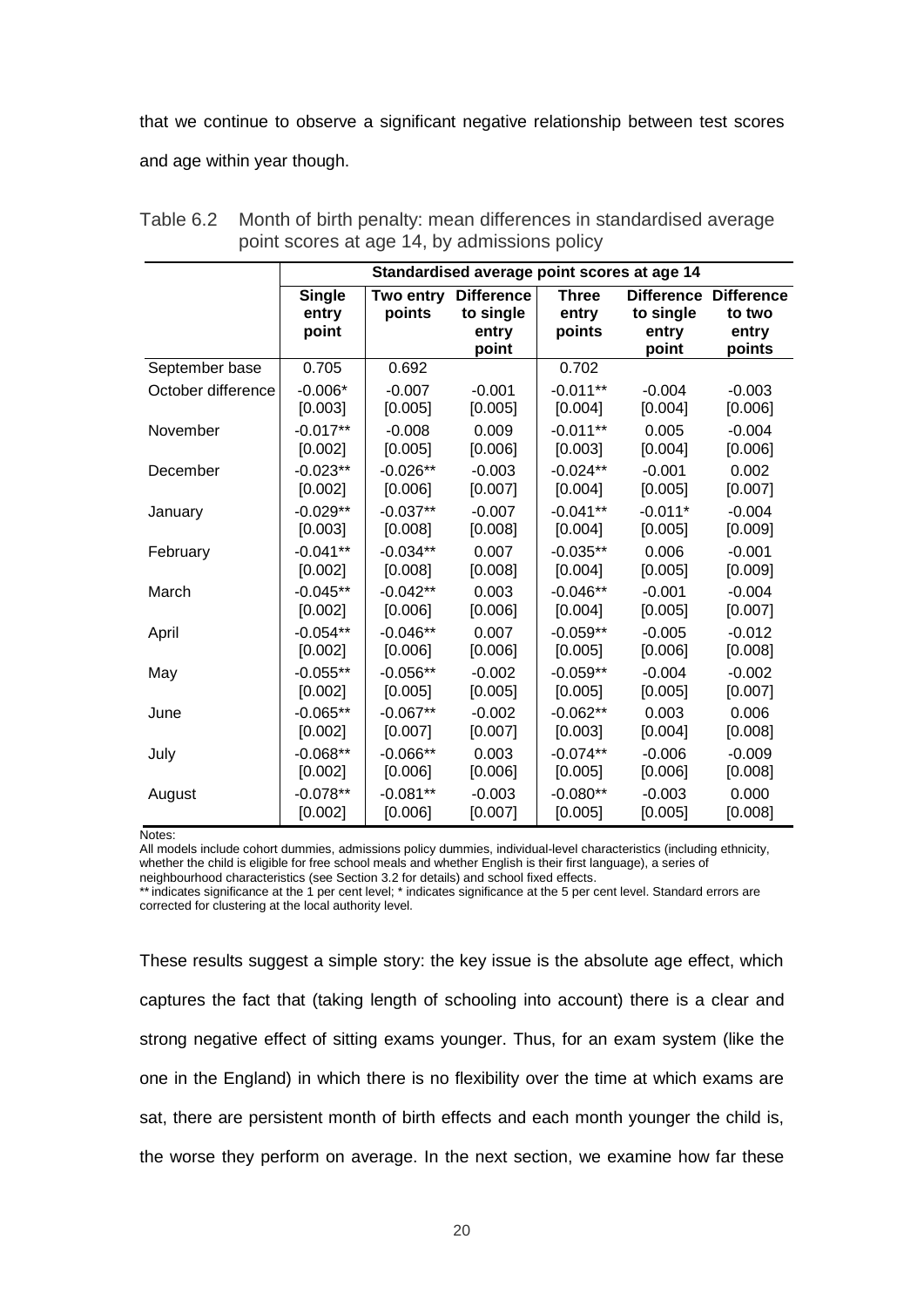effects persist, by examining test scores at ages 16 and 18, as well as higher education (college) participation at age 19/20.

# **7. How long does the month of birth penalty persist?**

If the month of birth penalty did not persist it would not be much of an issue. However, this section documents that it does persist through compulsory schooling and beyond. Here, we consider differences by month of birth in national achievement tests at ages 11, 14 and 16, in the proportions of young people who reach the government"s expected level at ages 16 and 18, and in the proportions that go on to higher education (college) at age 19/20.

|           | <b>Standardised average point</b><br><b>scores</b> |            |               |               | <b>Proportion reaching</b><br>expected level | <b>College</b><br>participation |
|-----------|----------------------------------------------------|------------|---------------|---------------|----------------------------------------------|---------------------------------|
|           | <b>Age 11</b>                                      | Age 14     | <b>Age 16</b> | <b>Age 16</b> | <b>Age 18</b>                                | Age 19/20                       |
| September | 0.185                                              | 0.123      | 0.077         | 0.567         | 0.377                                        | 0.334                           |
| October   | $-0.026**$                                         | $-0.016**$ | $-0.009**$    | $-0.004*$     | $-0.002$                                     | $-0.002$                        |
|           | [0.003]                                            | [0.003]    | [0.004]       | [0.002]       | [0.003]                                      | [0.002]                         |
| November  | $-0.059**$                                         | $-0.036**$ | $-0.023**$    | $-0.012**$    | $-0.005$                                     | $-0.005**$                      |
|           | [0.004]                                            | [0.004]    | [0.004]       | [0.002]       | [0.002]                                      | [0.002]                         |
| December  | $-0.095**$                                         | $-0.058**$ | $-0.037**$    | $-0.018**$    | $-0.009**$                                   | $-0.007**$                      |
|           | [0.003]                                            | [0.003]    | [0.003]       | [0.002]       | [0.002]                                      | [0.002]                         |
| January   | $-0.138**$                                         | $-0.087**$ | $-0.055**$    | $-0.028**$    | $-0.013**$                                   | $-0.009**$                      |
|           | [0.004]                                            | [0.004]    | [0.004]       | [0.002]       | [0.002]                                      | [0.002]                         |
| February  | $-0.162**$                                         | $-0.101**$ | $-0.059**$    | $-0.028**$    | $-0.012**$                                   | $-0.008**$                      |
|           | [0.004]                                            | [0.004]    | [0.004]       | [0.002]       | [0.002]                                      | [0.002]                         |
| March     | $-0.190**$                                         | $-0.118**$ | $-0.067**$    | $-0.030**$    | $-0.010**$                                   | $-0.008**$                      |
|           | [0.004]                                            | [0.004]    | [0.003]       | [0.002]       | [0.002]                                      | [0.002]                         |
| April     | $-0.224**$                                         | $-0.138**$ | $-0.078**$    | $-0.034**$    | $-0.014**$                                   | $-0.008**$                      |
|           | [0.004]                                            | [0.004]    | [0.004]       | [0.002]       | [0.002]                                      | [0.002]                         |
| May       | $-0.257**$                                         | $-0.153**$ | $-0.082**$    | $-0.039**$    | $-0.013**$                                   | $-0.008**$                      |
|           | [0.004]                                            | [0.004]    | [0.004]       | [0.002]       | [0.002]                                      | [0.002]                         |
| June      | $-0.289**$                                         | $-0.176**$ | $-0.102**$    | $-0.047**$    | $-0.016**$                                   | $-0.013**$                      |
|           | [0.004]                                            | [0.004]    | [0.004]       | [0.002]       | [0.002]                                      | [0.002]                         |
| July      | $-0.323**$                                         | $-0.195**$ | $-0.110**$    | $-0.052**$    | $-0.022**$                                   | $-0.015**$                      |
|           | [0.004]                                            | [0.005]    | [0.004]       | [0.002]       | [0.002]                                      | [0.002]                         |
| August    | $-0.351**$                                         | $-0.214**$ | $-0.126**$    | $-0.058**$    | $-0.023**$                                   | $-0.015**$                      |
|           | [0.004]                                            | [0.004]    | [0.004]       | [0.002]       | [0.002]                                      | [0.002]                         |

Table 7.1 Month of birth penalties: mean differences in key education outcomes at ages 11, 14, 16, 18 and 19/20

Notes:

All models include cohort dummies, individual-level characteristics (including ethnicity, whether the child is eligible for free school meals and whether English is their first language), a series of neighbourhood characteristics (see Section 3.2 for details) and school fixed effects.

\*\* indicates significance at the 1 per cent level; \* indicates significance at the 5 per cent level. Standard errors are corrected for clustering at the local authority level.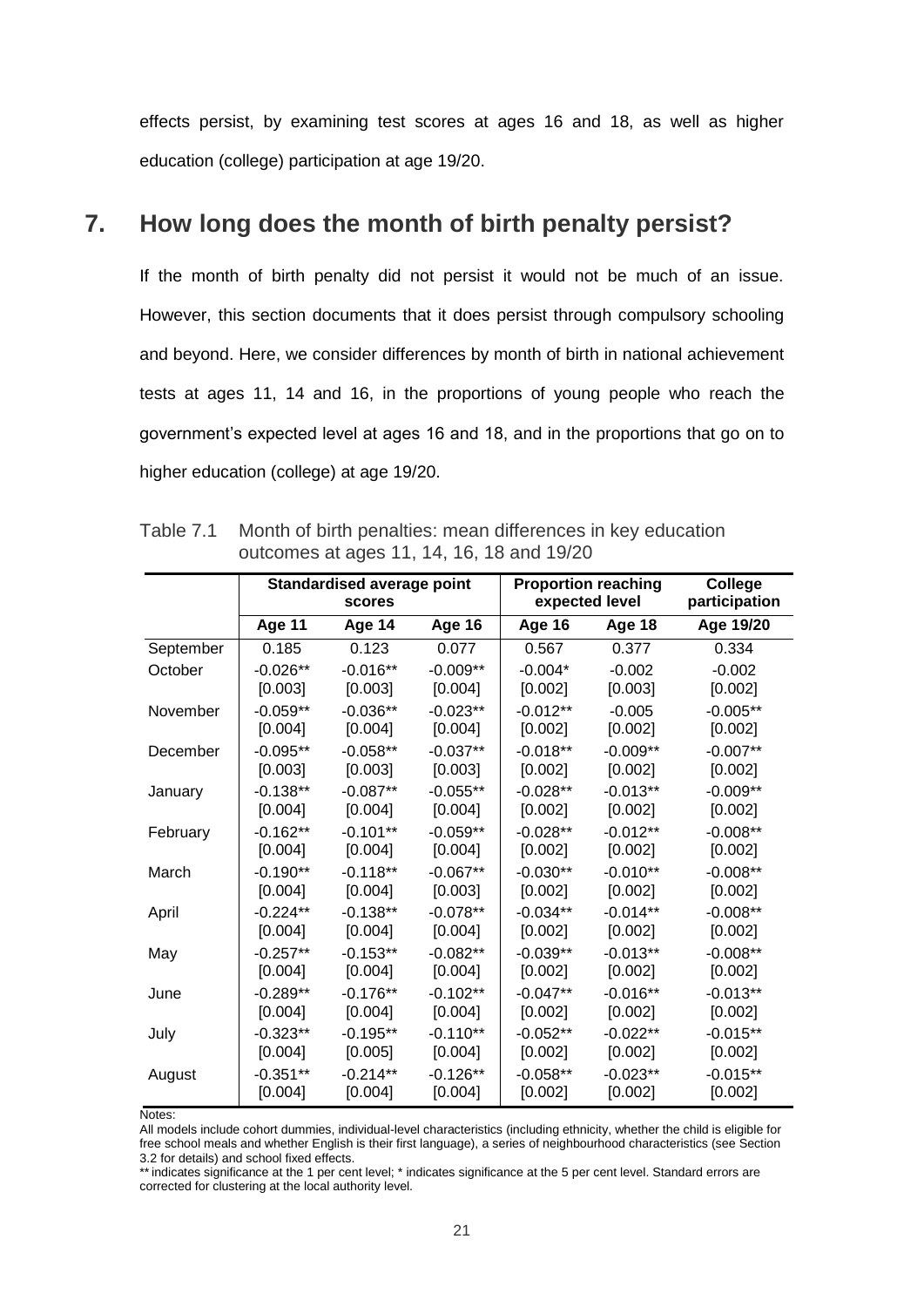Table 7.1 (and Figures C.1 and C.2 in Appendix C) illustrates these results.

These results highlight that age within year continues to have significant negative effects on education outcomes at ages 16, 18 and 19/20, suggesting permanent implications for a range of adult outcomes. Of particular interest are the effects on the tests taken at age 16 (at the end of compulsory schooling in England). These tests determine whether a child will continue into post-compulsory education and also define the first record that can potentially affect college admissions. At this point, the youngest children score 0.13 standard deviations lower than the oldest ones. This translates into a massive 5.8 percentage point higher potential drop out rate from high school for the youngest children, and a 1.5 percentage point lower college enrolment rate. Moreover, this disadvantage is not restricted to the youngest children only: the effect is approximately linear, and significant from one month onwards.

Thus starting school a year earlier than others implies underachievement when young as well as longer term impacts on attainment. The latter will have direct implications for earnings. Bur even the underachievement at younger ages may have effects that are not fully picked up by attainment, an issue which we are currently exploring.

### **8. Policy implications and conclusions**

This paper has shown that there is a significant penalty associated with date of birth, such that the youngest children in a particular academic year perform significantly worse in national achievement tests than the oldest children. Furthermore, this penalty remains significant at age 16 – when individuals are making choices about whether to stay on beyond compulsory schooling – and also affects higher education participation decisions at age 19/20.

Our findings could be used to argue that children should start school later, given that children born on 31 August do significantly worse than those born on the 1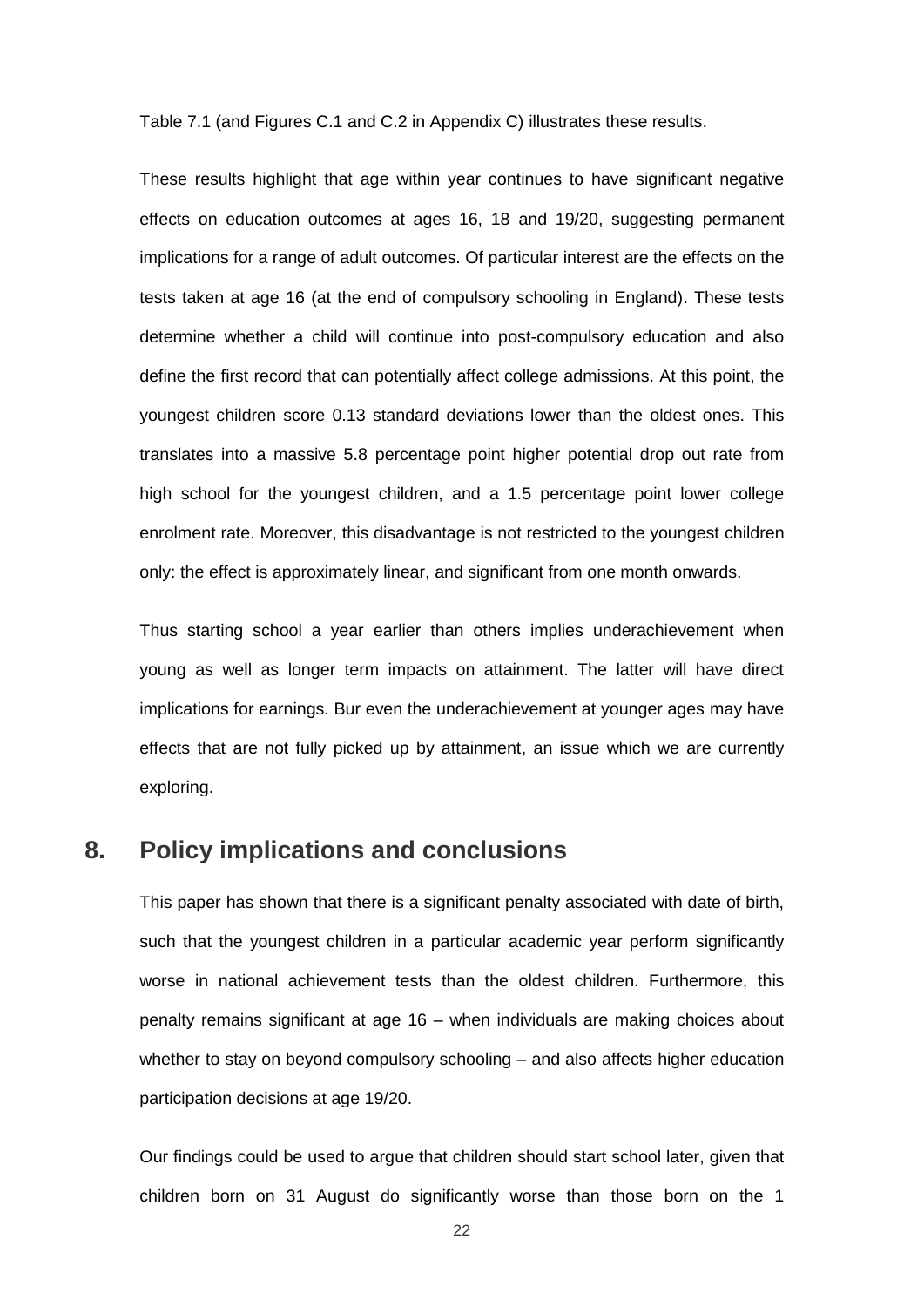September, who are the same age, but start school up to one year later. But the consistency of the results amongst children of the same age who start school at different ages (in different admissions policy areas) suggests that it is not the age of starting school but the age of sitting the tests that drives these differences. Moreover, the fact that the month of birth effect is basically linear suggests that even if everyone were to start school a year later, the younger children in the class would still perform worse, on average, than the older children, simply because they are forced to sit the tests when they are younger. This effect is much more marked at early ages, when the relative age difference is large. But these differences persist, even at ages when the relative age difference should no longer have an impact.

This implies that the inflexible form of the English system – in which children are assessed at a fixed point in time (e.g. at the end of year 11, equivalent to US grade 10) – can have long term and permanent detrimental effects, if only because it leads to a substantially greater likelihood of dropping out of high school and a lower probability of college attendance.

Policy thus needs to address this issue by improving the flexibility of assessments. One simple way of doing this would be to age-normalise exam results so that students are compared to others of exactly the same age. This would ensure that students are assessed on their true ability, rather than on the luck of their month of birth draw. This is particularly important at age 16, when exam results determine who qualifies for post-compulsory education. If relatively young children on the margin are not made to drop out and are suitably supported while in school, it is clear that they will perform as well as their older counterparts with the same overall ability (as our results show that they catch up with their peers over time). An alternative way of implementing this policy (as far as exams leading to qualifications are concerned) is

23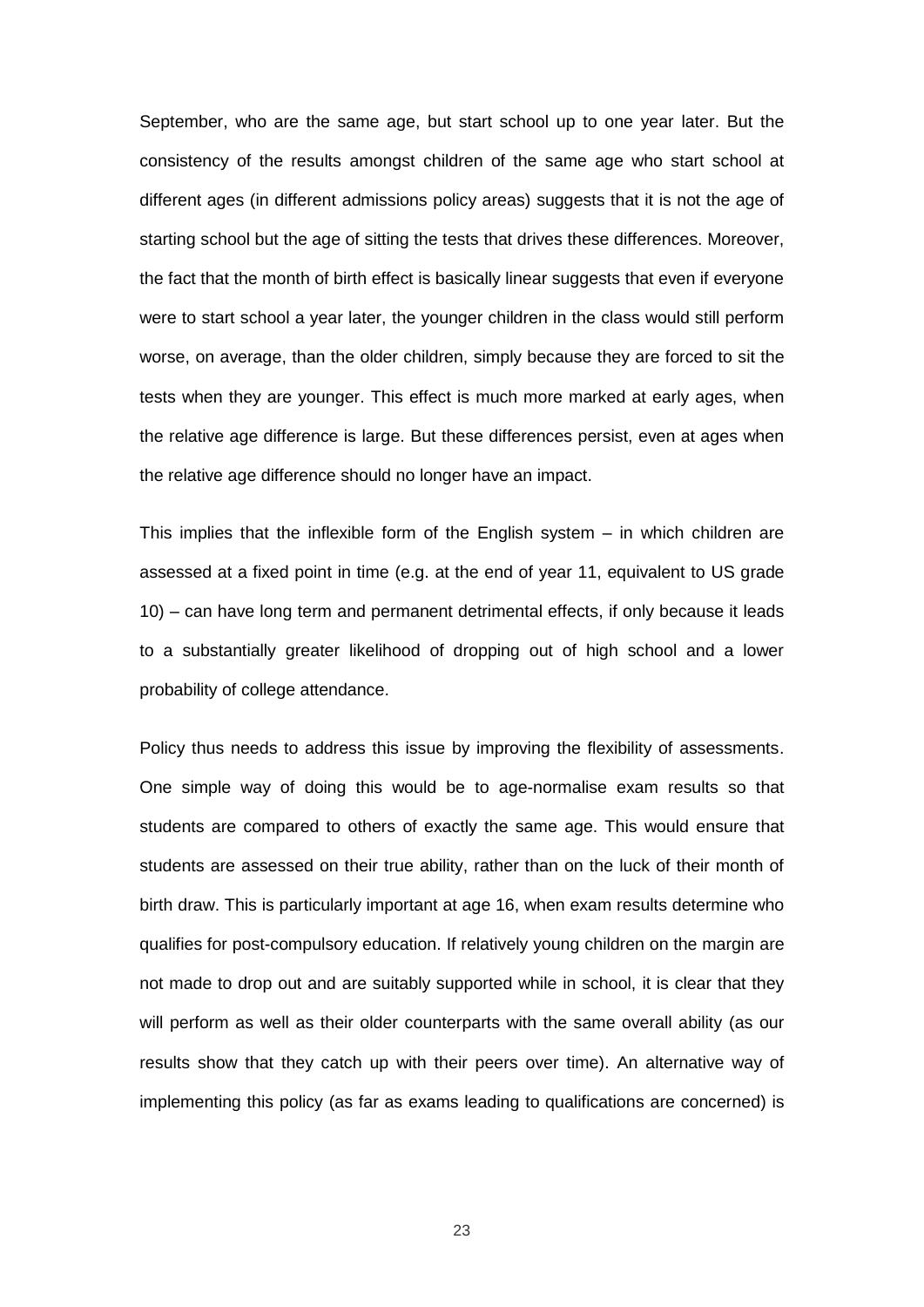to have multiple examination periods and for children to sit for such exams when ready.<sup>25</sup>

Finally, it may be important to understand whether the high early failure rates for the younger children have other effects not reflected in the test scores we measure at older ages. We plan to explore these issues in future research.

 $\overline{a}$ 

 $25$  See Crawford, Dearden & Meghir (2007) for further discussion of these policy implications.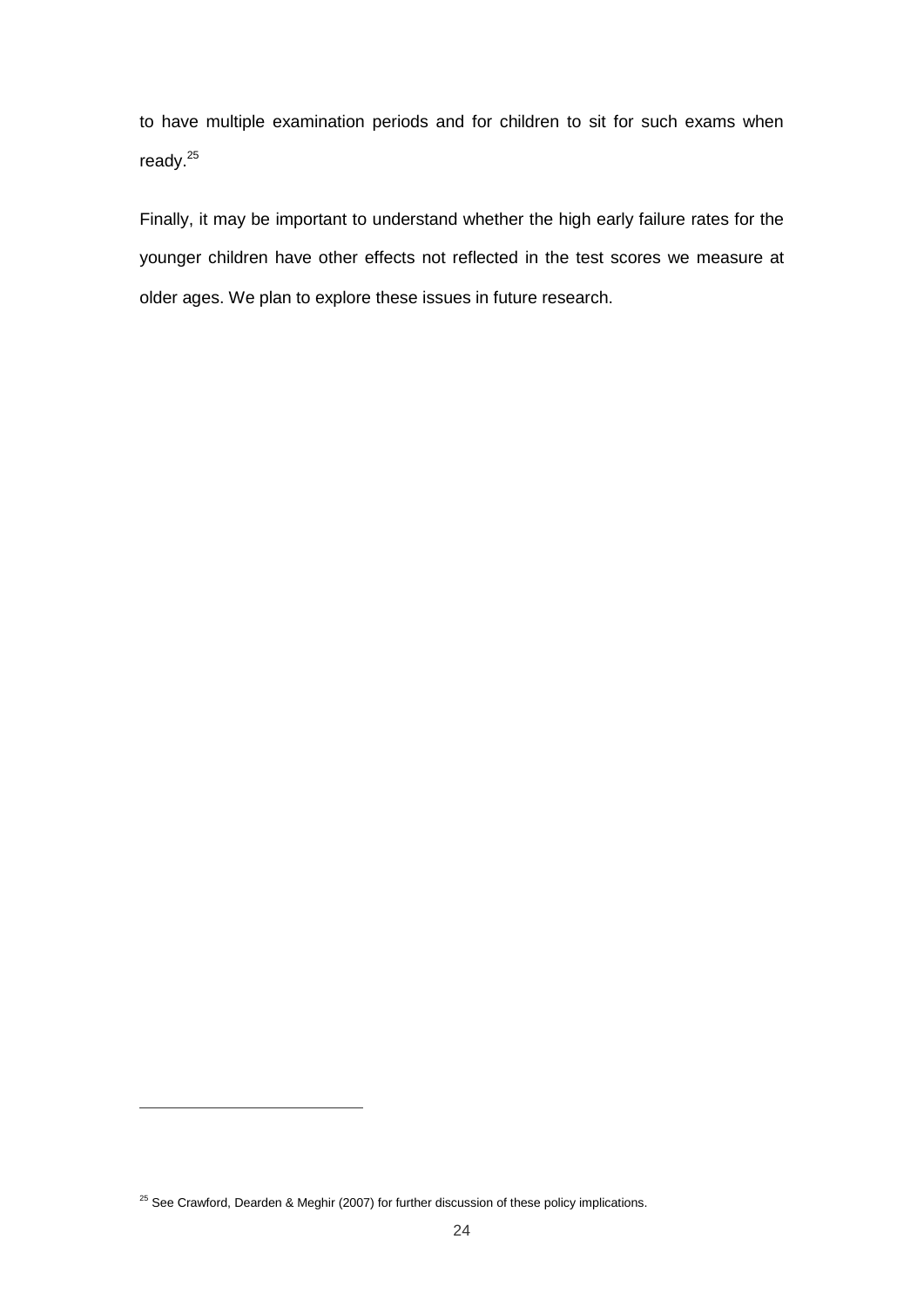# **References**

Alton, A. & Massey, A. (1998), "Date of birth and achievement in GCSE and GCE Alevel", *Educational Research*, vol. 40, pp. 105-9.

Bedard, K. & Dhuey, E. (2006), "The persistence of early childhood maturity: international evidence of long-run age effects", *Quarterly Journal of Economics*, vol. 121, pp. 1437–72.

Bell, J. & Daniels, S. (1990), "Are summer-born children disadvantaged? The birthdate effect in education", *Oxford Review of Education*, vol. 16, pp. 67–80.

Black, S., Devereux, P. & Salvanes, K. (2008), "Too young to leave the nest? The effects of school starting age', NBER Working Paper no. W13969.

Borg, M. & Falzon, J. (1995), "Birth date and sex effects on scholastic attainment of primary school children: a cross-sectional study", *British Educational Research Journal*, vol. 21, no. 1, pp. 61-74.

Buckles, K. & D. Hungerman (2008), "Season of birth and later outcomes: old questions, new answers", paper presented at SOLE conference, May 2008

Cascio, E. & Whitmore Schanzenbach (2007), "First in the class? Age and the education production function", NBER Working Paper Series 13663.

Crawford, C., Dearden, L. & Meghir, C. (2007), "When you are born matters: the impact of date of birth on child cognitive outcomes in England", Institute for Fiscal Studies, mimeo.

Datar, A. (2006), "Does delaying kindergarten entrance age give children a head start?", *Economics of Education Review*, vol. 25, pp. 43–62.

Elder, T. & Lubotsky, D. (2008), "Kindergarten entrance age and children"s achievement: impacts of state policies, family background and peers", mimeo.

Fogelman, K. & Gorbach, P. (1978), "Age of starting school and attainment at 11", *Educational Research*, vol. 21, pp. 65–7.

Fredriksson, P. & Ockert, B. (2005), "Is early learning really more productive? The effect of school starting age on school and labour market performance', IZA Discussion Paper no. 1659.

Massey, A., Elliott, G. & Ross, E. (1996), "Season of birth, sex and success in GCSE English, mathematics and science: some long-lasting effects from the early years?", *Research Papers in Education*, vol. 11, no. 2, pp. 129-50.

McEwan, P. & Shapiro, J. (2006), "The consequences of delayed primary school enrollment in a developing country', mimeo.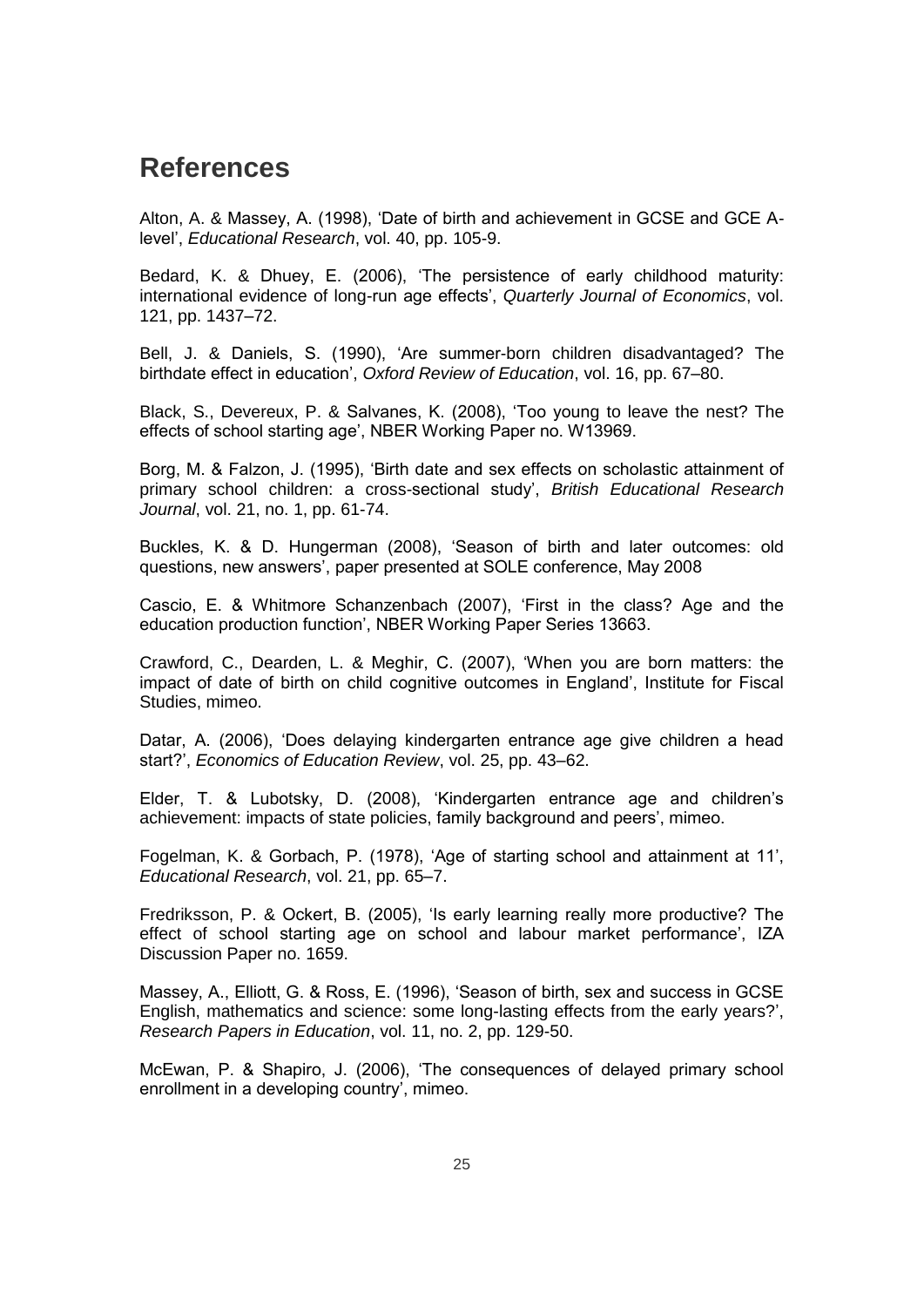Puhani, P. & Weber, A. (2005), "Does the early bird catch the worm? Instrumental variable estimates of educational effects of age of school entry in Germany", IZA Discussion Paper no. 1827.

Russell, R. & Startup, M. (1986), "Month of birth and academic achievement", *Personality and Individual Differences*, vol. 7, no. 6, pp. 839-46.

Sharp, C. (1995), "What"s age got to do with it? A study of patterns of school entry and the impact of season of birth on school attainments", *Educational Research*, vol. 36, pp. 251-65.

Sharp, C. & Hutchison, D. (1997), "How do season of birth and length of schooling affect children's attainment at KS1? A question revisited', NFER, Slough.

Sharp, C., Hutchison, D. & Whetton, C. (1994), "How do season of birth and length of schooling affect children"s attainment at KS1?", *Educational Research*, vol. 36, no. 2, pp. 107-21.

Smith, J. (2007), "Can regression discontinuity help answer an age-old question in education? The effect of age on elementary and secondary school achievement", mimeo.

Thomas, S. (1995), "Considering primary school effectiveness: an analysis of 1992 Key Stage 1 results", *The Curriculum Journal*, vol. 6, pp. 279–95.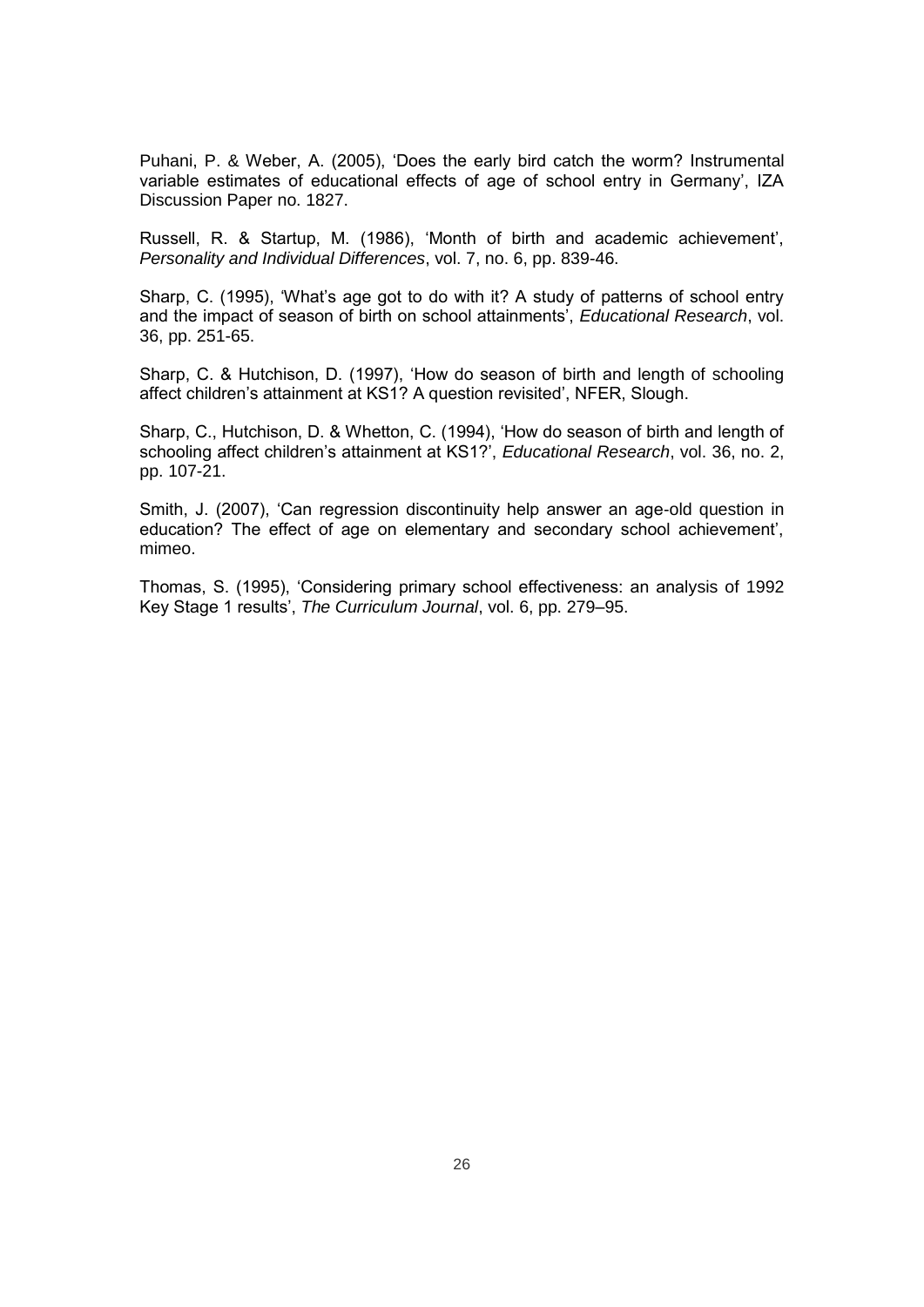# **Appendix A**





Notes:

This graph shows, for all children who started school in a community school in England between 2001-02 and 2006- 07 in a local authority in which they were expected to start in September, when they actually started school.



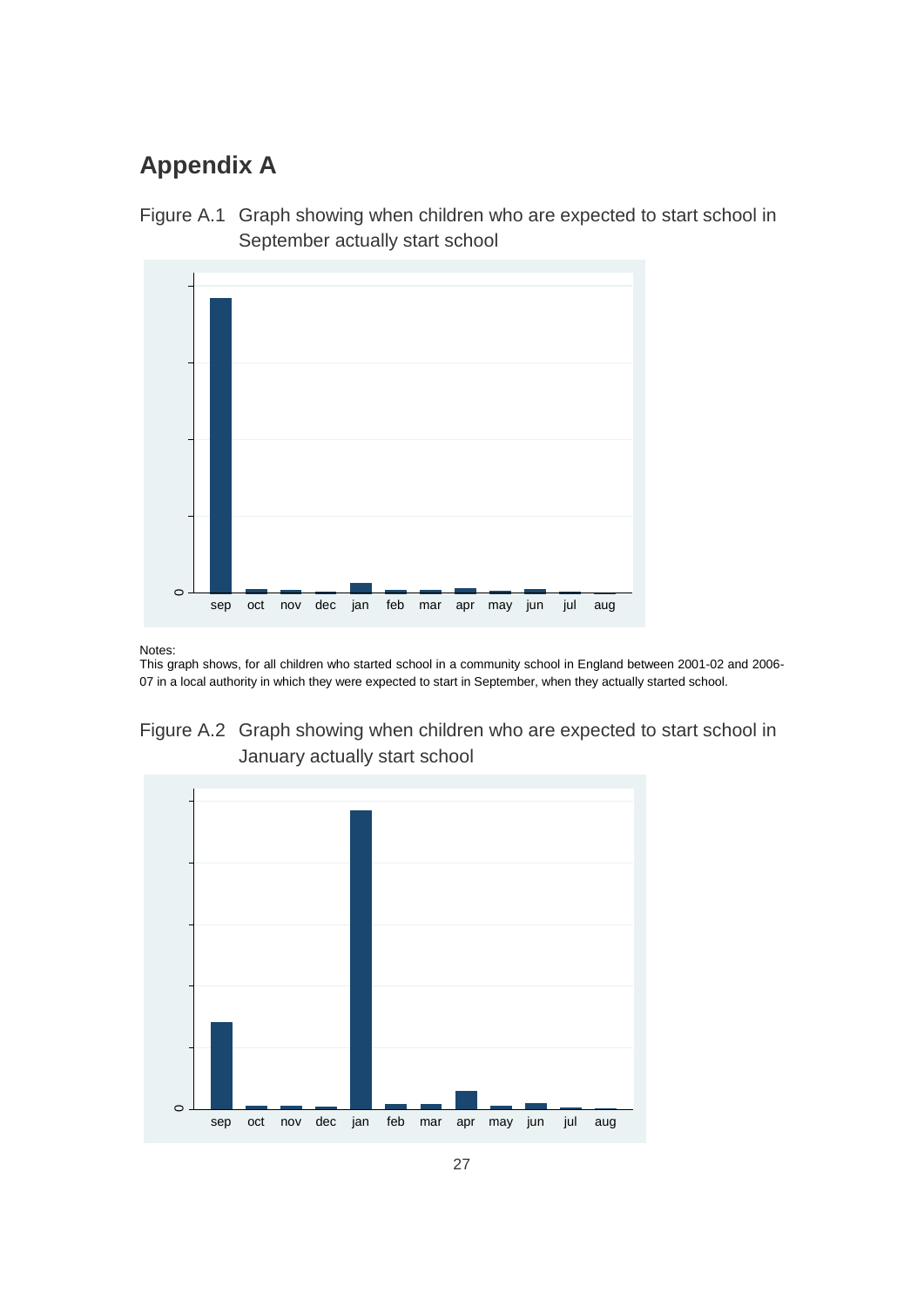Notes:

This graph shows, for all children who started school in a community school in England between 2001-02 and 2006- 07 in a local authority in which they were expected to start in January, when they actually started school.





Notes:

This graph shows, for all children who started school in a community school in England between 2001-02 and 2006- 07 in a local authority in which they were expected to start in April, when they actually started school.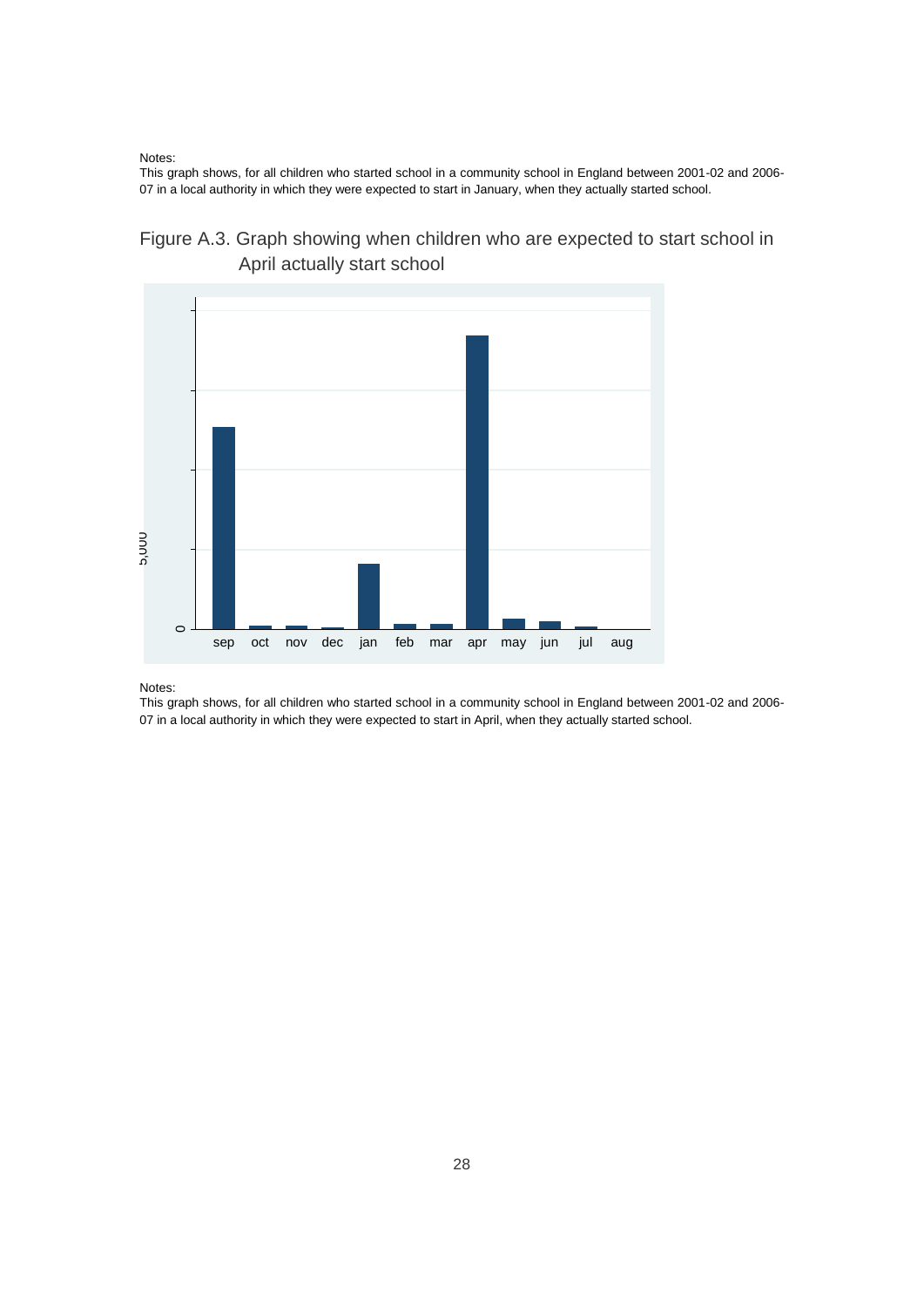# **Appendix B**



Figure B.1 Standardised average point scores at ages 7, 11 and 14, by month of birth

Figure B.2 Proportions of students reaching the governments' expected level at ages 7, 11 and 14, by month of birth

Age 7  $\leftarrow$  Age 11  $\leftarrow$  Age 14